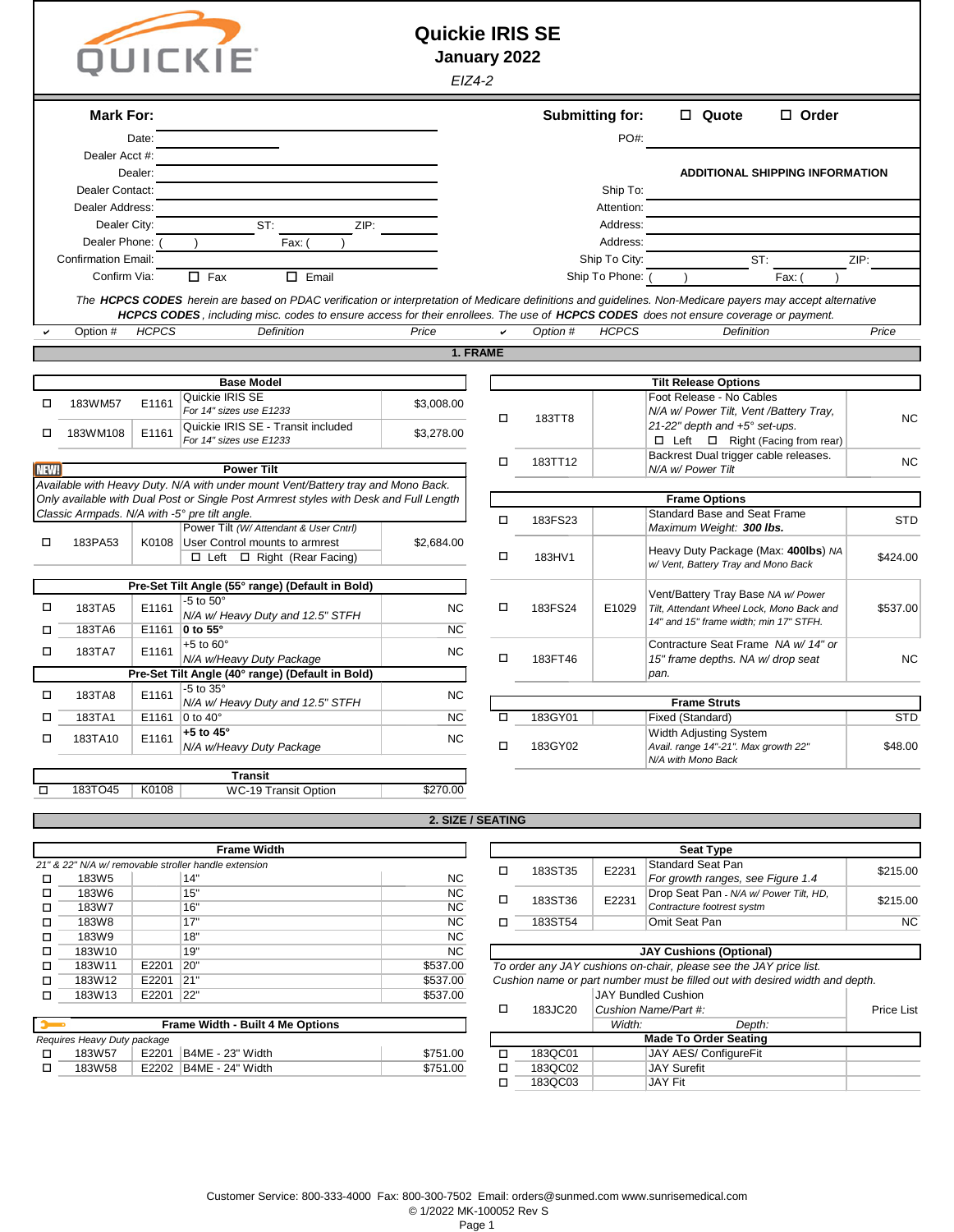a

Option # *HCPCS Definition Price* <sup>a</sup> *Option # HCPCS Definition Price*

|                   | 2. SIZE / SEATING (CONT) Fill out either A or B) |                          |
|-------------------|--------------------------------------------------|--------------------------|
| <b>By QUICKIE</b> |                                                  | <b>B. Setup By DEPTH</b> |

| A. Setup By QUICKII |  |  |  |
|---------------------|--|--|--|
|---------------------|--|--|--|

|         | A. User's Seated Height     |                                                                             |  |
|---------|-----------------------------|-----------------------------------------------------------------------------|--|
|         |                             |                                                                             |  |
| 183SJ01 | <b>NC</b><br>Less than 37"  |                                                                             |  |
| 183SJ02 | <b>NC</b><br>37" or Greater |                                                                             |  |
|         |                             | See Figure 1.2, Dimension B. Distance from seat surface to top of the head. |  |

|         | A. User's Weight (Default in Bold)              |    |          |   |        | <b>B. Frame Depth</b>                                                                                                                                                                                                                                                                                                                                                                |
|---------|-------------------------------------------------|----|----------|---|--------|--------------------------------------------------------------------------------------------------------------------------------------------------------------------------------------------------------------------------------------------------------------------------------------------------------------------------------------------------------------------------------------|
|         | 301-400 lbs options only available w/HD Package |    | $\alpha$ |   | 183FD5 | 14" recommend sho                                                                                                                                                                                                                                                                                                                                                                    |
| 183BO01 | 0 - 300 lbs                                     | NC |          |   | 183FD6 | 15" recommend sho                                                                                                                                                                                                                                                                                                                                                                    |
| 183BO03 | 301 - 350 lbs                                   | NC |          |   | 183FD7 | 16" recommend sho                                                                                                                                                                                                                                                                                                                                                                    |
| 183BO12 | 351 - 400 lbs                                   | NC |          |   | 183FD8 | 17" recommend sho                                                                                                                                                                                                                                                                                                                                                                    |
|         |                                                 |    |          | – | 100FBA | $\overline{40}$ $\overline{0}$ $\overline{1}$ $\overline{2}$ $\overline{2}$ $\overline{2}$ $\overline{2}$ $\overline{2}$ $\overline{2}$ $\overline{2}$ $\overline{2}$ $\overline{2}$ $\overline{2}$ $\overline{2}$ $\overline{2}$ $\overline{2}$ $\overline{2}$ $\overline{2}$ $\overline{2}$ $\overline{2}$ $\overline{2}$ $\overline{2}$ $\overline{2}$ $\overline{2}$ $\overline$ |

| A. Desired Seat Depth |         |       |                                                                     |                |  |   |
|-----------------------|---------|-------|---------------------------------------------------------------------|----------------|--|---|
|                       |         |       | See Figure 1.1 for pricing, Figure 1.2, Dimension A for measurement |                |  | ◻ |
|                       | 183SD7  |       | 14"                                                                 | N <sub>C</sub> |  | ◻ |
| □                     | 183SD8  |       | 15"                                                                 | <b>NC</b>      |  | п |
| п                     | 183SD9  |       | 16"                                                                 | <b>NC</b>      |  |   |
| □                     | 183SD10 |       | 17"                                                                 | Figure 1.1     |  |   |
| □                     | 183SD11 |       | 18"                                                                 | Figure 1.1     |  |   |
| □                     | 183SD12 |       | 19"                                                                 | Figure 1.1     |  |   |
| □                     | 183SD13 | E2203 | 20"                                                                 | Figure 1.1     |  |   |
| п                     | 183SD14 | E2203 | 21"                                                                 | Figure 1.1     |  |   |
| п                     | 183SD33 | E2204 | 22"                                                                 | Figure 1.1     |  |   |

|          | qure 1.2, Dimension B. Distance from seat surface to top of the head. |             | □      | 183FL91 |       | Short Seat Frame 14"-18"        | <b>NC</b> |
|----------|-----------------------------------------------------------------------|-------------|--------|---------|-------|---------------------------------|-----------|
| 183SJ01  | Less than 37"                                                         | <b>NCI</b>  | □      | 183FL92 |       | Medium Seat Frame 16"-20"       | <b>NC</b> |
| 183SJ02  | 37" or Greater                                                        | NC.         | $\Box$ | 183FL93 |       | Long Seat Frame 18"-22"         | NC        |
|          |                                                                       |             |        |         |       |                                 |           |
|          | A. User's Weight (Default in Bold)                                    |             |        |         |       | <b>B. Frame Depth</b>           |           |
|          | 0 lbs options only available w/HD Package                             |             | □      | 183FD5  |       | 14" recommend short seat frame  | <b>NC</b> |
| 183BO01  | 0 - 300 lbs                                                           | <b>NCIO</b> | ◻      | 183FD6  |       | 15" recommend short seat frame  | <b>NC</b> |
| 183BO03  | 301 - 350 lbs                                                         | NC.         | □      | 183FD7  |       | 16" recommend short seat frame  | <b>NC</b> |
| 183BO12  | 351 - 400 lbs                                                         | <b>NCI</b>  | □      | 183FD8  |       | 17" recommend short seat frame  | <b>NC</b> |
|          |                                                                       |             | □      | 183FD9  |       | 18" recommend medium seat frame | <b>NC</b> |
|          | A. Desired Seat Depth                                                 |             | □      | 183FD10 |       | 19" recommend medium seat frame | <b>NC</b> |
|          | <b>qure 1.1</b> for pricing, Figure 1.2, Dimension A for measurement  |             | □      | 183FD11 | E2203 | 20" recommend long seat frame   | \$590.00  |
| 183SD7   | 14"                                                                   | <b>NCI</b>  | □      | 183FD16 | E2203 | 21" recommend long seat frame   | \$590.00  |
| 183SD8   | 15"                                                                   | <b>NCI</b>  | □      | 183FD17 | E2204 | 22" recommend long seat frame   | \$966.00  |
| $\cdots$ | $\sim$ $\sim$ $\mu$                                                   | $\cdot$     |        |         |       |                                 |           |

**B. Frame Depth Range** 

| סש             |       | ιIJ                                                                                                                                        | ושטו           |            |  |
|----------------|-------|--------------------------------------------------------------------------------------------------------------------------------------------|----------------|------------|--|
| D <sub>9</sub> |       | 16"                                                                                                                                        | N <sub>C</sub> |            |  |
| 010            |       | 17"                                                                                                                                        | Figure 1.1     |            |  |
| )11            |       | 18"                                                                                                                                        | Figure 1.1     |            |  |
| 12             |       | 19"                                                                                                                                        | Figure 1.1     |            |  |
| 13             | E2203 | 20"                                                                                                                                        | Figure 1.1     |            |  |
| )14            | E2203 | 21"                                                                                                                                        | Figure 1.1     |            |  |
| 233            | E2204 | 22"                                                                                                                                        | Figure 1.1     |            |  |
|                |       |                                                                                                                                            |                |            |  |
|                |       |                                                                                                                                            |                |            |  |
|                |       | 1.3 Dimensions A & B. This measurement is taken from the top of the<br>a unnar aurface et the seat roil. If the suphier has a wedned shope |                | Seat Depth |  |
|                |       |                                                                                                                                            |                |            |  |

|            | Figure 1.1 |           |           |           |           |           |           |  |  |  |  |
|------------|------------|-----------|-----------|-----------|-----------|-----------|-----------|--|--|--|--|
|            |            | з         | 2         |           | Flush     | -1        | -2        |  |  |  |  |
|            | 14"        | <b>NC</b> | <b>NC</b> | <b>NC</b> | <b>NC</b> | N/A       | N/A       |  |  |  |  |
|            | 15"        | <b>NC</b> | <b>NC</b> | <b>NC</b> | <b>NC</b> | N/A       | N/A       |  |  |  |  |
|            | 16"        | <b>NC</b> | NC        | <b>NC</b> | <b>NC</b> | <b>NC</b> | N/A       |  |  |  |  |
| Seat Depth | 17'        | \$607     | <b>NC</b> | <b>NC</b> | <b>NC</b> | <b>NC</b> | <b>NC</b> |  |  |  |  |
| Desired    | 18"        | \$607     | \$607     | <b>NC</b> | <b>NC</b> | <b>NC</b> | <b>NC</b> |  |  |  |  |
|            | 19         | \$994     | \$607     | \$607     | <b>NC</b> | NC        | <b>NC</b> |  |  |  |  |
|            | 20"        | N/A       | \$994     | \$607     | \$607     | <b>NC</b> | <b>NC</b> |  |  |  |  |
|            | 21"        | N/A       | N/A       | \$994     | \$607     | \$607     | <b>NC</b> |  |  |  |  |
|            | 22"        | N/A       | N/A       | N/A       | \$994     | \$607     | \$607     |  |  |  |  |

See **FIGURE** cushion to the upper surface of the seat rail. If the cushion has a wedged shape and/or has significant lateral pelvic contour, then determine the height of the cushion at the point where the ischial tuberosities would contact (not immerse) the cushion surface.

| 183CJ01 | 2 1/2" or Greater |     |
|---------|-------------------|-----|
| 183CJ02 | Less than 2 1/2"  | NC. |
| 183CJ03 | Below Seat Rail   |     |





|  | Figure 1.4 |  |  |
|--|------------|--|--|
|  |            |  |  |

| l Frame Width                                   | <b>Seat Pan Growth</b> |
|-------------------------------------------------|------------------------|
| 14"                                             | 14" - 16"              |
| 15"                                             | $15" - 16"$            |
| 16"                                             | $16" - 18"$            |
| 17"                                             | $17" - 18"$            |
| 18"                                             | $18" - 20"$            |
|                                                 | $19" - 20"$            |
|                                                 | 20" - 22"              |
| $\frac{19}{19}$ $\frac{20}{21}$ $\frac{21}{22}$ | $21" - 22"$            |
|                                                 |                        |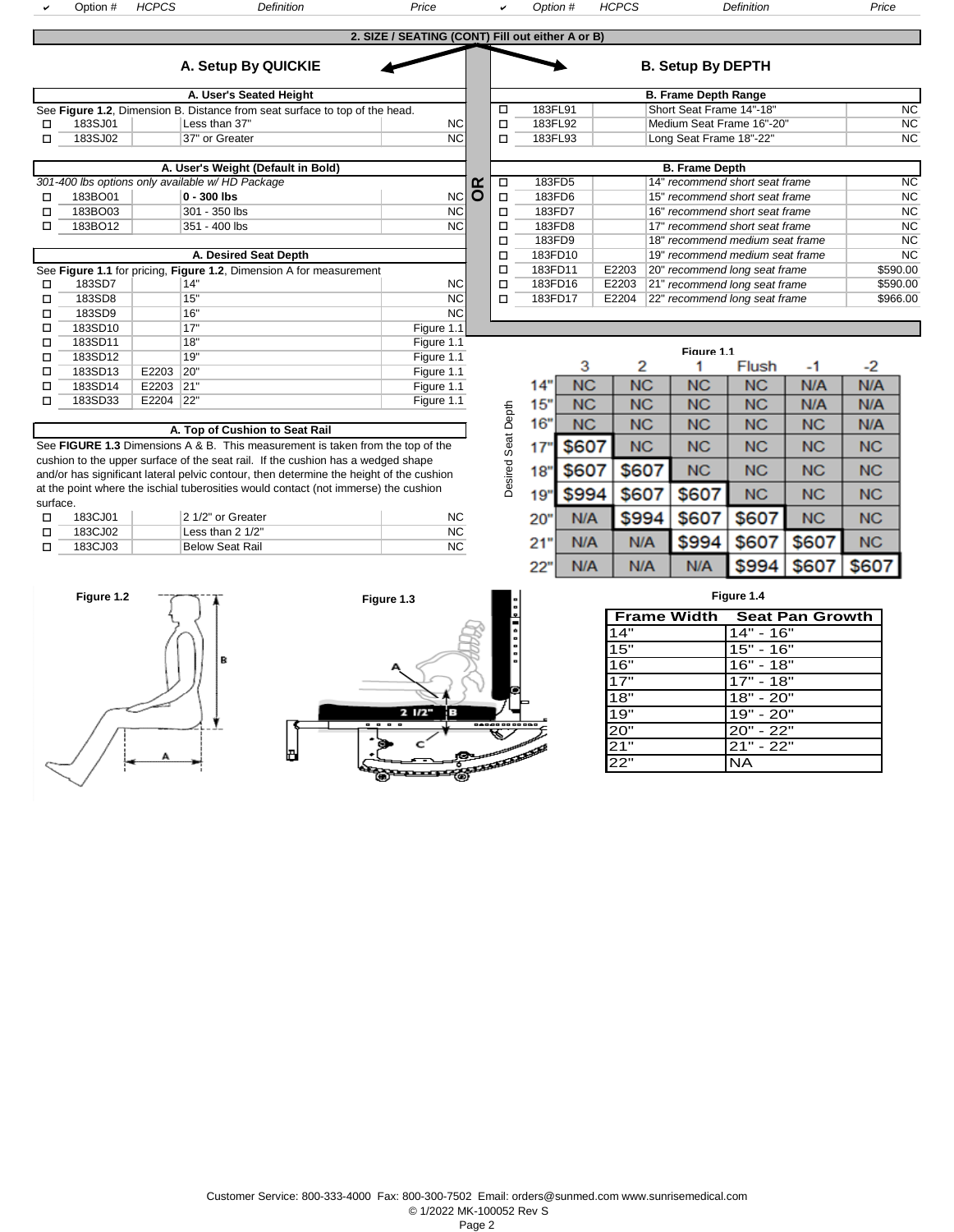| Dption #                     | HCPCS<br>$\cdot$ IC | $\mathcal D$ efinition | Price |  | <i>Option</i> # | <b>HCPCS</b> | Definition | Price |  |
|------------------------------|---------------------|------------------------|-------|--|-----------------|--------------|------------|-------|--|
| 3. REAR WHEELS / SEAT HEIGHT |                     |                        |       |  |                 |              |            |       |  |

|                        |              |                 |                 |                      |                 |        |       |   | $12 - 10$ TVA William Turns. IZ Wallengam Wiles Tour |                                                      |           |                        |    |
|------------------------|--------------|-----------------|-----------------|----------------------|-----------------|--------|-------|---|------------------------------------------------------|------------------------------------------------------|-----------|------------------------|----|
| <b>Rear Wheel Size</b> |              |                 |                 | <b>CASTER SIZE</b>   |                 |        |       |   |                                                      | 20"-22" Mag wheel N/A w/Projection handrims. See     |           |                        |    |
|                        | 4"           | 5"              | 6"              | 8x1"                 | 8x1.5"          |        | 8x2"  | □ | 183RW13                                              |                                                      |           | 12" Mag Wheel          |    |
|                        | $\Box$ 12.5" | 13.5'<br>$\Box$ | $\Box$ 16.5'    |                      | 16.5"<br>$\Box$ |        |       | □ | 183RW14                                              |                                                      |           | 16" Mag Wheel          |    |
| <b>12" Mag</b>         |              | 16.5'<br>□      | 17.0'<br>□      | $\Box$ 17.0"         | 17.0"<br>$\Box$ |        |       | □ | 183RW3                                               |                                                      |           | 20" Mag Wheel          |    |
|                        |              | 17.0'<br>□      | $\Box$ 17.5'    | 17.5"<br>$\Box$      | 17.5"<br>$\Box$ | $\Box$ | 17.0' | □ | 183RW8                                               |                                                      |           | 22" Mag Wheel          |    |
|                        |              | 17.5'<br>$\Box$ |                 | $\Box$ 18.0"         | $\Box$<br>18.0" | $\Box$ | 18.0" | □ | 183RW1                                               |                                                      |           | 24" Mag Wheel          |    |
|                        |              | 16.0'<br>п      | 16.0'<br>п      |                      | 16.0"<br>п      |        |       | п | 183RW51                                              |                                                      |           | 24" Spoke Wheel        |    |
| 12" Low Poly           |              | 16.5'<br>$\Box$ | $\Box$<br>16.5' | 16.5"<br>$\Box$      | $\Box$<br>16.5" | $\Box$ | 16.5" | □ | 183RW103                                             |                                                      |           | 20" Mag Wheel 5 Sp     |    |
|                        |              | 17.0'<br>□      | $\Box$ 17.0     | 17.0'<br>$\Box$      | $\Box$<br>17.0" | $\Box$ | 17.0' | □ | 183RW104                                             |                                                      |           | 22" Mag Wheel 5 Sp     |    |
|                        |              | 17.5"<br>п      |                 | 17.5"<br>п           |                 |        |       | п | 183RW102                                             |                                                      |           | 24" Mag Wheel 5 Sp     |    |
|                        |              | 13.5'<br>□      |                 |                      |                 |        |       |   |                                                      |                                                      |           |                        |    |
|                        |              | 14.0'<br>□      |                 |                      |                 |        |       |   |                                                      |                                                      |           |                        |    |
|                        |              | 14.5'<br>□      | $\square$ 14.5  |                      |                 |        |       |   |                                                      |                                                      |           | Rear Tire & Wheel Matı |    |
| <b>16" Mag</b>         |              | 15.0"<br>□      | $\Box$ 15.0     |                      |                 |        |       |   |                                                      |                                                      |           |                        |    |
|                        |              | 18.0'<br>□      | $\Box$<br>18.0  | $\Box$ 18.0"         | $\Box$<br>18.0" | $\Box$ | 18.0" |   |                                                      |                                                      |           |                        | Re |
|                        |              | 18.5"<br>$\Box$ | 18.5'<br>$\Box$ | $\square$ 18.5"      | $\Box$<br>18.5" |        |       |   |                                                      | Tire                                                 |           | 5 Spoke                | S  |
|                        |              |                 | $\Box$ 19.0     | $\Box$ 19.0"         | $\Box$<br>19.0' | $\Box$ | 19.0" |   |                                                      |                                                      |           | Mag                    |    |
|                        |              |                 |                 |                      | $\Box$<br>19.5" |        |       |   | Pneumatic                                            |                                                      |           | 20,22,24               |    |
|                        |              | 16.0'<br>$\Box$ | $\Box$<br>16.0' |                      | $\Box$<br>16.0" |        |       |   |                                                      | Pneumatic w/ Airless Insert                          |           | 20,22,24               |    |
| <b>20" Mag</b>         |              | 16.5'<br>□      | $\Box$<br>16.5' | п<br>16.5"           | 16.5"<br>$\Box$ | $\Box$ | 16.5" |   | <b>Full Polv</b>                                     |                                                      |           | 20,22,24               |    |
|                        |              | 17.0'<br>□      | $\Box$ 17.0     | $\Box$<br>17.0"      | $\Box$<br>17.0" | $\Box$ | 17.0' |   | Low Poly                                             |                                                      |           | <b>NA</b>              |    |
|                        |              | $\Box$<br>17.5' |                 | $\Box$<br>17.5'      |                 |        |       |   |                                                      |                                                      |           |                        |    |
|                        |              | 17.0'<br>$\Box$ | $\Box$ 17.0"    | $\Box$<br>17.0'      |                 | $\Box$ | 17.0' |   |                                                      | $12" = 203$ mm $16" = 305$ mm $20" = 451$ mm $22" =$ |           |                        |    |
| 22" Mag                |              | 17.5'<br>$\Box$ | $\Box$ 17.5'    | $\overline{D}$ 17.5" | $\Box$<br>17.5" |        |       |   |                                                      |                                                      |           |                        |    |
|                        |              | 18.0'<br>$\Box$ | $\Box$ 18.0     | $\Box$ 18.0"         | $\Box$<br>18.0" | $\Box$ | 18.0' |   |                                                      |                                                      |           | <b>Rear Wheel Tire</b> |    |
|                        |              | 18.5'<br>$\Box$ |                 |                      | $\Box$<br>18.5" |        |       | п | 183RT3                                               |                                                      |           | Full Polyurethane      |    |
|                        |              | $\Box$<br>18.0" | $\Box$ 18.0"    |                      | $\Box$<br>18.0" | $\Box$ | 18.0" | □ | 183RT4                                               |                                                      |           | Low Polyurethane       |    |
|                        |              | 18.5'<br>$\Box$ | $\Box$<br>18.5' | $\square$ 18.5"      | $\Box$<br>18.5" |        |       | □ | 183RT1                                               |                                                      | Pneumatic |                        |    |
| 24" Mag & Spoke        |              |                 | $\Box$ 19.0     | $\Box$ 19.0          | П.<br>19.0"     | п      | 19.0" |   |                                                      |                                                      |           |                        |    |
|                        |              |                 |                 | $\Box$ 19.5"         |                 |        |       | − | 102DT2                                               | E2213                                                |           | Desumatio Airlang In   |    |

|   |         |       | <b>Casters</b>            |           |   |                                                 |                                 |                       |  |
|---|---------|-------|---------------------------|-----------|---|-------------------------------------------------|---------------------------------|-----------------------|--|
| □ | 183CW73 |       | 4" x 1.25" Semi Pneumatic | NC.       |   |                                                 |                                 | Handrim               |  |
|   |         |       | N/A w/ Heavy Duty Option  |           |   | 12" and 16" wheels not available with hand rims |                                 |                       |  |
| п | 183CW53 |       | 5" x 1" Polyurethane      | <b>NC</b> | □ | 183HR1                                          |                                 | Aluminum Anod         |  |
| □ | 183CW7  | E2219 | 5" x 1.5" Semi Pneumatic  | \$92.00   | □ | 183HR4                                          |                                 | <b>Plastic Coated</b> |  |
| □ | 183CW45 |       | 6" x 1" Polyurethane      | <b>NC</b> | □ | 183HR7                                          |                                 | Omit Handrim          |  |
| □ | 183CW35 | E2219 | 6" x 1.5" Semi Pneumatic  | \$92.00   |   |                                                 | <b>Rear Wheel &amp; Handrin</b> |                       |  |
| □ | 183CW46 |       | 8" x 1" Polyurethane      | <b>NC</b> |   |                                                 |                                 |                       |  |
| □ | 183CW39 | E2219 | 8"x 1.5" Semi Pneumatic   | \$92.00   |   |                                                 |                                 |                       |  |
|   |         | E2214 |                           |           |   |                                                 |                                 | R                     |  |
| п | 183CW36 | E2215 | 8"x 2" Pneumatic          | \$156.00  |   |                                                 | <b>Handrim</b>                  | 5 Spoke               |  |
| п | 183CW37 | E2214 | 8"x 2" Pneumatic w/Insert | \$242.00  |   |                                                 |                                 | Mag                   |  |
|   |         | K0108 |                           |           |   | <b>Aluminum Anodized</b>                        |                                 | 20,22,24              |  |
|   |         |       |                           |           |   |                                                 |                                 |                       |  |

|         |        |                                              |           |   |                                                           |                    | -----                      |   |  |
|---------|--------|----------------------------------------------|-----------|---|-----------------------------------------------------------|--------------------|----------------------------|---|--|
|         |        | <b>Axle Plate</b>                            |           |   | <b>Projection 8 Oblique</b>                               |                    | <b>NA</b>                  | N |  |
|         |        | One arm drive only available in 6 spoke Mags |           |   |                                                           |                    |                            |   |  |
| 183AL33 |        | <b>Standard Axle Plate</b>                   | NC.       |   |                                                           | <b>Projections</b> |                            |   |  |
| 183AL17 | E0958  | One Arm Drive Axle Plate N/A w/ 12"          | \$966.00  |   | Only available with 2<br>Not available on plastic coated. |                    |                            |   |  |
|         |        | & 16" mag, 24" spoke wheels.                 |           | ⊏ | 183HR8                                                    |                    | 8 Oblique                  |   |  |
| 183OA2  |        | One Arm Drive Standard Handrim               | NC.       |   |                                                           |                    |                            |   |  |
| □       | 183HM1 | <b>Right Hand Mount</b>                      | NC.       |   |                                                           |                    | Axle                       |   |  |
| □       | 183HM2 | Left Hand Mount                              | NC.       | ⊏ | 183AX1                                                    |                    | <b>Quick Release Axles</b> |   |  |
| 183OA1  |        | One Arm Drive Small Handrim                  | NC.       |   |                                                           |                    | N/A w/ one arm drive       |   |  |
|         |        | NA w/20" mag wheels                          |           | □ | 183AX17                                                   |                    | <b>Threaded Axles</b>      |   |  |
| п       | 183HM1 | <b>Right Hand Mount</b>                      | <b>NC</b> |   |                                                           |                    | N/A w/24" spoke whe        |   |  |
| □       | 183HM2 | Left Hand Mount                              | NC.       |   |                                                           |                    |                            |   |  |

|       | <b>Front Seat Height</b> |             |                    |            |   |       |          | <b>Rear Wheel</b>                                                                          |           |
|-------|--------------------------|-------------|--------------------|------------|---|-------|----------|--------------------------------------------------------------------------------------------|-----------|
|       |                          |             |                    |            |   |       |          | 12"-16" N/A w/handrims. 12" w/attendant wheel lock N/A w/ $+5$ - 60 $^{\circ}$ tilt angle. |           |
|       |                          |             | <b>CASTER SIZE</b> |            |   |       |          | 20"-22" Mag wheel N/A w/Projection handrims. See matrix for availability                   |           |
|       | 5"                       | 6"          | 8x1"               | 8x1.5"     |   | 8x2"  | 183RW13  | 12" Mag Wheel                                                                              | <b>NC</b> |
| 12.5" | □<br>13.5"               | 16.5"<br>□  |                    | 16.5"<br>п |   |       | 183RW14  | 16" Mag Wheel                                                                              | <b>NC</b> |
|       | $\Box$ 16.5'             | 17.0'<br>п. | 17.0"<br>┑         | 17.0"      |   |       | 183RW3   | 20" Mag Wheel                                                                              | <b>NC</b> |
|       | $\Box$ 17.0'             | □<br>17.5'  | 17.5"<br>□         | 17.5"<br>п | п | 17.0" | 183RW8   | 22" Mag Wheel                                                                              | <b>NC</b> |
|       | $\Box$ 17.5"             |             | 18.0"<br>□         | 18.0"<br>◻ | □ | 18.0" | 183RW1   | 24" Mag Wheel                                                                              | <b>NC</b> |
|       | $\Box$ 16.0              | 16.0"<br>⊓  |                    | 16.0"      |   |       | 183RW51  | 24" Spoke Wheel                                                                            | \$215.00  |
|       | $\Box$ 16.5"             | 16.5"       | $\Box$<br>16.5"    | 16.5"<br>п | п | 16.5" | 183RW103 | 20" Mag Wheel 5 Spoke                                                                      | <b>NC</b> |
|       | $\Box$ 17.0"             | п.<br>17.0' | п.<br>17.0"        | 17.0"<br>п | п | 17.0" | 183RW104 | 22" Mag Wheel 5 Spoke                                                                      | <b>NC</b> |
|       | $\Box$ 17.5"             |             | 17.5"<br>┑         |            |   |       | 183RW102 | 24" Mag Wheel 5 Spoke                                                                      | <b>NC</b> |

| <b>Rear Tire &amp; Wheel Matrix</b> |                   |           |                    |  |  |  |  |  |
|-------------------------------------|-------------------|-----------|--------------------|--|--|--|--|--|
|                                     | <b>Rear Wheel</b> |           |                    |  |  |  |  |  |
| Tire                                | 5 Spoke<br>Mag    | Spoke     | <b>Mag Wheel</b>   |  |  |  |  |  |
| Pneumatic                           | 20.22.24          | 24        | 12, 16, 20, 22, 24 |  |  |  |  |  |
| <b>Pneumatic w/ Airless Insert</b>  | 20.22.24          | 24        | 12, 16, 20, 22, 24 |  |  |  |  |  |
| <b>Full Poly</b>                    | 20,22,24          | 24        | 20,22,24           |  |  |  |  |  |
| <b>Low Poly</b>                     | NА                | <b>NA</b> | 12                 |  |  |  |  |  |
|                                     |                   |           |                    |  |  |  |  |  |

 $12" = 203$ mm  $16" = 305$ mm  $20" = 451$ mm  $22" = 501$ mm  $24" = 540$ mm

| <b>Rear Wheel Tire</b> |                            |                                 |           |  |  |  |  |  |  |
|------------------------|----------------------------|---------------------------------|-----------|--|--|--|--|--|--|
| 183RT3                 |                            | Full Polyurethane               | <b>NC</b> |  |  |  |  |  |  |
| 183RT4                 |                            | Low Polyurethane                | <b>NC</b> |  |  |  |  |  |  |
| 183RT1                 |                            | Pneumatic                       | NC.       |  |  |  |  |  |  |
| 183RT2                 | E2213<br>F <sub>2211</sub> | <b>Pneumatic Airless Insert</b> | \$92.00   |  |  |  |  |  |  |

| <b>Handrim</b>                                                               |        |                                        |                |  |  |  |  |  |
|------------------------------------------------------------------------------|--------|----------------------------------------|----------------|--|--|--|--|--|
| 12" and 16" wheels not available with hand rims. See matrix for availability |        |                                        |                |  |  |  |  |  |
|                                                                              | 183HR1 | Aluminum Anodized                      | NC.            |  |  |  |  |  |
|                                                                              | 183HR4 | <b>Plastic Coated</b>                  | \$118.00       |  |  |  |  |  |
|                                                                              | 183HR7 | Omit Handrim                           | N <sub>C</sub> |  |  |  |  |  |
|                                                                              |        |                                        |                |  |  |  |  |  |
|                                                                              |        | <b>Rear Wheel &amp; Handrim Matrix</b> |                |  |  |  |  |  |

|                             | <b>Rear Wheel</b> |    |                   |  |  |  |
|-----------------------------|-------------------|----|-------------------|--|--|--|
| <b>Handrim</b>              | 5 Spoke<br>Mag    |    | Spoke   Mag Wheel |  |  |  |
| <b>Aluminum Anodized</b>    | 20.22.24          | 24 | 20,22,24          |  |  |  |
| <b>Plastic Coat</b>         | 20.22.24          | 24 | 20,22,24          |  |  |  |
| <b>Projection 8 Oblique</b> | NA                | ΝA | 24                |  |  |  |

| Standard Axle Plate                 | <b>NC</b> |   |        | <b>Projections</b>                                                      |          |
|-------------------------------------|-----------|---|--------|-------------------------------------------------------------------------|----------|
| One Arm Drive Axle Plate N/A w/ 12" | \$966.00  |   |        | Not available on plastic coated. Only available with 24" rim MAG wheels |          |
| & 16" mag, 24" spoke wheels.        |           | − | 183HR8 | 8 Oblique                                                               | \$349.00 |
| One Arm Drive Standard Handrim      | NC.       |   |        |                                                                         |          |
| Right Hand Mount                    | ΝC        |   |        | Axle                                                                    |          |

| ו ועוו וטט ו | $\overline{\phantom{a}}$ n in Figura Iviount | טוי       |  |         | <b>AAIG</b>              |    |
|--------------|----------------------------------------------|-----------|--|---------|--------------------------|----|
| 183HM2       | Left Hand Mount                              | <b>NC</b> |  |         | Quick Release Axles      | ΝC |
|              | One Arm Drive Small Handrim                  | ΝC        |  | 183AX1  | ↓N/A w/ one arm drive    |    |
|              | NA w/20" mag wheels                          |           |  | 183AX17 | Threaded Axles           | ΝC |
| 183HM1       | Right Hand Mount                             | <b>NC</b> |  |         | $N/A$ w/24" spoke wheels |    |

| <b>4. WHEEL LOCKS / HUB LOCK</b> |                                                                              |           |  |                                                            |       |                              |  |                      |
|----------------------------------|------------------------------------------------------------------------------|-----------|--|------------------------------------------------------------|-------|------------------------------|--|----------------------|
|                                  |                                                                              |           |  |                                                            |       |                              |  |                      |
|                                  | <b>Wheel Lock</b>                                                            |           |  |                                                            |       | <b>Hub Lock</b>              |  |                      |
| 183WL8                           | Push to Lock                                                                 | <b>NC</b> |  | Only available w/ 12" or 16" wheels. N/A w/ one arm drive. |       |                              |  |                      |
| 183WL41                          | Attendant Wheel Lock (Foot Lock) N/A<br>w/ ext handles. N/A w/ one arm drive | \$86.00   |  | 183LK01<br>183LK02                                         |       | 12" Hub Lock<br>16" Hub Lock |  | \$107.00<br>\$107.00 |
| 183WL10                          | Omit Wheel Lock                                                              | <b>NC</b> |  |                                                            |       | <b>Extension Handle</b>      |  |                      |
|                                  |                                                                              |           |  | 183EH7                                                     | E0961 | 6" Pair                      |  | \$81.00              |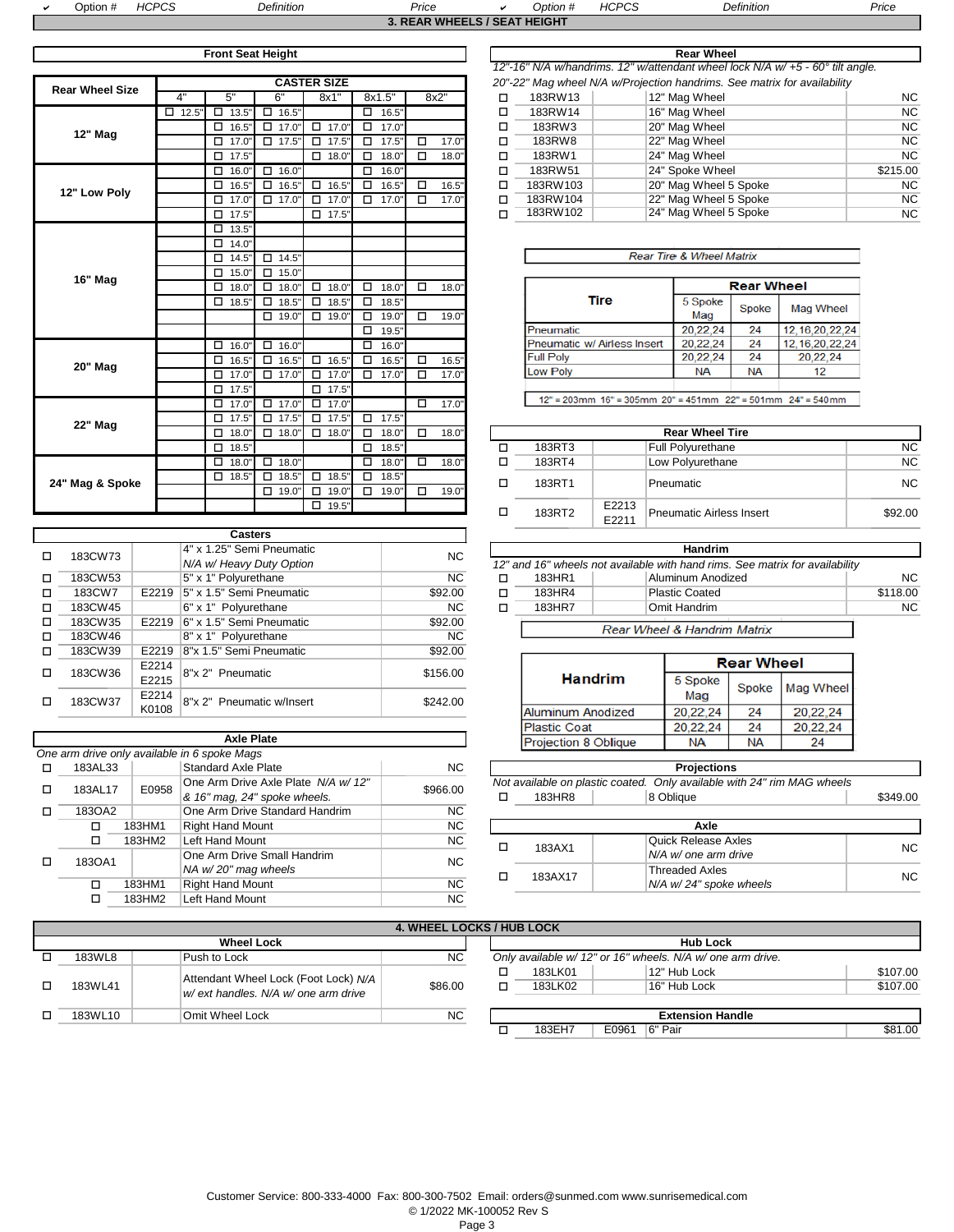a

 Option # *HCPCS Definition Price* <sup>a</sup> *Option # HCPCS Definition Price* Option #<br>**REST** 

|        |                          |       |                                                                                                                             |                       |   | 5. HANGER AND FOOTREST |                                                   |                            |                                                                             |                                     |
|--------|--------------------------|-------|-----------------------------------------------------------------------------------------------------------------------------|-----------------------|---|------------------------|---------------------------------------------------|----------------------------|-----------------------------------------------------------------------------|-------------------------------------|
|        |                          |       |                                                                                                                             |                       |   |                        | Footrest (Choose ONE Option - A, B, C or D)       |                            |                                                                             |                                     |
|        |                          |       | A. Hanger Mounted Footrest                                                                                                  |                       |   |                        |                                                   |                            | <b>OR</b>                                                                   |                                     |
| ◻      | 183H140                  |       | 70° Swing In/Swing Out - Front Mount                                                                                        | <b>NC</b>             |   |                        |                                                   |                            | <b>C. Contracture Footrest System</b>                                       |                                     |
| □      | 183H142                  |       | 80° Swing In/Swing Out -Front Mount                                                                                         | <b>NC</b>             |   |                        |                                                   |                            | Multi-Adjustable Padded Hangers & Angle Adjustable Aluminum Footrests       |                                     |
| ◻<br>◻ | 183H158<br>183H146       |       | 90° Swing In/Swing Out -Front Mount<br>70° Heavy Duty Front Mount Lift Off                                                  | <b>NC</b><br>\$102.00 |   | □                      | 183H26                                            | K0108                      | Contracture Footrest System N/A w/<br>drop seat pan. N/A w/ 15" frame depth | \$376.00                            |
| п      | 183H132                  |       | 80° Heavy Duty Front Mount Lift Off<br>N/A w/ 4" casters                                                                    | \$102.00              |   | Л<br>Л                 | 183FP02<br>183FP01                                |                            | Outside Mount<br><b>Center Mount</b>                                        | <b>NC</b><br><b>NC</b>              |
| □      | 183H147                  |       | 90° Heavy Duty Front Mount Lift Off<br>N/A w/ 4" casters                                                                    | \$102.00              |   | $\Box$                 | Select Extension Height Below for Short<br>183E25 |                            | Short                                                                       |                                     |
| ◻      | 183H161                  | E0990 | Elevating Hanger - Front Mount<br>N/A 90° footboard, some interference with<br>casters if not tilted, 17" wide chairs & up. | \$338.00              |   |                        | □<br>◻<br>◻                                       | 183EP1<br>183EP2<br>183EP3 | 10.5" Extension Height<br>11.0" Extension Height<br>11.5" Extension Height  | <b>NC</b><br><b>NC</b><br><b>NC</b> |
|        |                          |       | A. Hanger Mounted Footrest Extension Tubes                                                                                  |                       | A |                        | ◻<br>◻                                            | 183EP4<br>183EP5           | 12.0" Extension Height<br>12.5" Extension Height                            | <b>NC</b><br><b>NC</b>              |
|        | N/A w/ 12.5" seat height |       |                                                                                                                             |                       |   |                        | п                                                 | 183EP6                     | 13.0" Extension Height                                                      | <b>NC</b>                           |
| □      | 183E23                   |       | N/A w/90 swing away, 90 lift off<br>hangers                                                                                 | \$59.00               |   | $\Box$                 | 183E26                                            |                            | Select Extension Height Below for Regular<br>Regular                        |                                     |
| п      | 183E24                   |       | N/A w/90 swing away, 90 lift off                                                                                            | \$59.00               |   |                        | □                                                 | 183EP5                     | 12.5" Extension Height                                                      | <b>NC</b>                           |
|        |                          |       |                                                                                                                             |                       |   |                        |                                                   | $102E$ DC                  | 12 0" Evtension Hojaht                                                      | $\overline{N}$                      |

|                                                      |       | A. Hanger Mounted Footrest Footplates                              |          |  | 183EP7                                                                                                                                                                                                                                                                                                                                                                               | 13.5" Extensi |               |
|------------------------------------------------------|-------|--------------------------------------------------------------------|----------|--|--------------------------------------------------------------------------------------------------------------------------------------------------------------------------------------------------------------------------------------------------------------------------------------------------------------------------------------------------------------------------------------|---------------|---------------|
|                                                      |       | Heel loop or leg strap not included. See Footplate Options Section |          |  | 183EP8                                                                                                                                                                                                                                                                                                                                                                               | 14.0" Extensi |               |
| 183F4                                                | K0040 | Kids Angle Adj                                                     |          |  |                                                                                                                                                                                                                                                                                                                                                                                      | 183EP9        | 14.5" Extensi |
| \$204.00<br>Available w/ 14" to 16" frame width only |       |                                                                    |          |  |                                                                                                                                                                                                                                                                                                                                                                                      | 183EP10       | 15.0" Extensi |
| 183F8                                                |       | K0040 Adult Angle Adj - Front Mount                                | \$204.00 |  |                                                                                                                                                                                                                                                                                                                                                                                      |               |               |
| NCI<br>Omit Footplate<br>183A7                       |       |                                                                    |          |  |                                                                                                                                                                                                                                                                                                                                                                                      |               | OR.           |
|                                                      |       |                                                                    |          |  | $\overline{2}$ $\overline{1}$ $\overline{2}$ $\overline{3}$ $\overline{4}$ $\overline{2}$ $\overline{3}$ $\overline{4}$ $\overline{1}$ $\overline{2}$ $\overline{2}$ $\overline{1}$ $\overline{2}$ $\overline{2}$ $\overline{2}$ $\overline{2}$ $\overline{2}$ $\overline{2}$ $\overline{2}$ $\overline{2}$ $\overline{2}$ $\overline{2}$ $\overline{2}$ $\overline{2}$ $\overline{$ |               |               |

|   |                                    |       | <b>B. Extension Tube Mounted Footrests</b>                         |            |   |        |         |       | Some interference may exist in certain configurat          |
|---|------------------------------------|-------|--------------------------------------------------------------------|------------|---|--------|---------|-------|------------------------------------------------------------|
|   | Footrests mount to extension tubes |       |                                                                    |            |   | □      | 183H162 |       | Z-finity Hanger                                            |
| □ | 183H145                            |       | 60° Swing In/Swing Out                                             | <b>NC</b>  |   |        |         |       | <b>Z-finity Footrest Mount</b>                             |
| □ | 183H139                            |       | 70° Swing In/Swing Out                                             | <b>NC</b>  |   | □      | 183DI22 |       | Direct Hanger Mt/Fixed Frame - H                           |
|   |                                    |       | 80° Swing In/Swing Out                                             | <b>NC</b>  |   | п      | 183DI23 |       | Direct Hanger Mt/Fixed Frame - L                           |
| □ | 183H141                            |       | N/A w/8" casters                                                   |            |   | П      | 183DI24 |       | <b>Extension Tube Mount</b>                                |
|   |                                    |       | Elevating Hanger - Ext Mount                                       |            |   |        |         |       | <b>Z-finity Footrest Pivot Arm</b>                         |
| □ | 183H160                            | E0990 | N/A w/ Platform Flip Up and Alum Angle Adj                         | \$338.00   |   | $\Box$ | 183DI20 |       | Short 2"                                                   |
|   |                                    |       | Front Mount footplates.                                            |            |   | П      | 183DI21 |       | Long 3 1/4"                                                |
|   |                                    |       | <b>Articulating Hanger</b>                                         |            |   |        |         |       | <b>Z-finity Footplate</b>                                  |
| □ | 183H159                            | K0053 | N/A w/ Platform Flip Up and Alum Angle Adj                         | \$397.00   |   |        |         |       | Some interference may exist in certain configurat          |
|   |                                    |       | Front Mount footplates.                                            |            |   | □      | 183F320 | K0040 | Multi Angle Adjustable (Pair)                              |
|   |                                    |       |                                                                    |            |   |        |         |       | (not avail. w/8"-9" widths)                                |
|   |                                    |       | <b>B. Extension Tube Mounted Footrests</b>                         |            |   | п      | 183F321 | K0040 | Angle Adjustable Platform Footbo                           |
| п | 183E1                              |       | Short                                                              | NC         |   |        |         |       |                                                            |
| □ | 183E2                              |       | Medium                                                             | <b>NC</b>  |   | п      | 183F6   |       | Omit Footplate                                             |
|   |                                    |       | N/A with 12.5" seat height                                         |            | B |        |         |       | Z-finity ExtensionTube Length (When Choosing Ext. 1        |
| □ | 183E5                              |       | Long                                                               | <b>NC</b>  |   | п      | 183E62  |       | Hemi Short                                                 |
|   |                                    |       | N/A with 12.5" seat height                                         |            |   | □      | 183E1   |       | Short                                                      |
| □ | 183E16                             |       | High Mount Only available with adult                               | \$81.00    |   | п      | 183E2   |       | Medium                                                     |
|   |                                    |       | or kids angle adj. footplates                                      |            |   | □      | 183E5   |       | Long                                                       |
|   |                                    |       |                                                                    |            |   |        |         |       |                                                            |
|   |                                    |       | <b>B. Extension Tube Mounted Footrest Footplates</b>               |            |   |        |         |       | <b>Additional Hanger and Footplate Options</b>             |
|   |                                    |       | Heel loop or leg strap not included, See Footplate Options Section |            |   |        |         |       | <b>Hanger Mounts</b>                                       |
| □ | 183F1                              |       | Composite                                                          | <b>STD</b> |   |        |         |       | 1" Offset N/A with -5-50° and -5-35° preset tilt angle and |
| □ | 183F271                            | K0040 | Composite Angle Adj-(16"-22"w)                                     | \$194.00   |   |        |         |       | possible interference with 80° & 90° hangers               |
|   |                                    |       |                                                                    |            |   | □      | 183MZ02 |       | <b>Standard Hanger Mount</b>                               |
| п | 183F5                              |       | Aluminum Only available w/ELR                                      | <b>NC</b>  |   | п      | 183MZ01 |       | 1" Offset Hanger Mount                                     |
| □ | 183F3                              | K0040 | Adult Angle Adjustable - Ext Mount                                 | \$204.00   |   |        |         |       |                                                            |
|   |                                    |       | Platform Flip-Up                                                   |            |   |        |         |       | <b>Footrest Options</b>                                    |
| □ | 183F48                             | K0040 | N/A w/ med ext tubes.                                              | \$204.00   |   | $\Box$ | 183HL1  | E0951 | Heel Loop                                                  |
|   |                                    |       |                                                                    |            |   | □      | 183HL5  | K0038 | Leg Strap                                                  |
| □ | 183F7                              |       | Omit Footplate and Ext. Tube                                       | $-$15.00$  |   |        |         |       | <b>Impact Guard Neoprene</b>                               |

| Articulating / Elevating Hanger Cover |        |                    |          |  | 183H32 | Omit Hanger                | \$15.00   |
|---------------------------------------|--------|--------------------|----------|--|--------|----------------------------|-----------|
|                                       | 83DI47 | Neoprene Cover     | \$365.00 |  | 183HL- | Omit Heel Loop             | <b>NC</b> |
|                                       | 83DI48 | l Pad Cover<br>Gel | \$429.00 |  | 183HL6 | Omit<br>t Single Leg Strap | <b>NC</b> |

|   |                          |       | A. Hanger Mounted Footrest                                         |           |   |   |         |                                         | <b>OR</b>                                                             |           |
|---|--------------------------|-------|--------------------------------------------------------------------|-----------|---|---|---------|-----------------------------------------|-----------------------------------------------------------------------|-----------|
| □ | 183H140                  |       | 70° Swing In/Swing Out - Front Mount                               | <b>NC</b> |   |   |         |                                         | <b>C. Contracture Footrest System</b>                                 |           |
| □ | 183H142                  |       | 80° Swing In/Swing Out -Front Mount                                | NC        |   |   |         |                                         | Multi-Adjustable Padded Hangers & Angle Adjustable Aluminum Footrests |           |
| П | 183H158                  |       | 90° Swing In/Swing Out -Front Mount                                | <b>NC</b> |   | п | 183H26  | K0108                                   | Contracture Footrest System N/A w/                                    | \$376.00  |
| □ | 183H146                  |       | 70° Heavy Duty Front Mount Lift Off                                | \$102.00  |   |   |         |                                         | drop seat pan. N/A w/ 15" frame depth                                 |           |
| □ | 183H132                  |       | 80° Heavy Duty Front Mount Lift Off                                | \$102.00  |   | П | 183FP02 |                                         | Outside Mount                                                         | <b>NC</b> |
|   |                          |       | N/A w/ 4" casters                                                  |           |   | ◻ | 183FP01 |                                         | <b>Center Mount</b>                                                   | NC        |
| □ |                          |       | 90° Heavy Duty Front Mount Lift Off                                | \$102.00  |   |   |         | Select Extension Height Below for Short |                                                                       |           |
|   | 183H147                  |       | N/A w/ 4" casters                                                  |           |   | □ | 183E25  |                                         | Short                                                                 |           |
|   |                          |       | Elevating Hanger - Front Mount                                     |           |   |   | □       | 183EP1                                  | 10.5" Extension Height                                                | <b>NC</b> |
| □ | 183H161                  | E0990 | N/A 90° footboard, some interference with                          | \$338.00  |   |   | □       | 183EP2                                  | 11.0" Extension Height                                                | <b>NC</b> |
|   |                          |       | casters if not tilted, 17" wide chairs & up.                       |           |   |   | □       | 183EP3                                  | 11.5" Extension Height                                                | <b>NC</b> |
|   |                          |       |                                                                    |           | А |   | □       | 183EP4                                  | 12.0" Extension Height                                                | <b>NC</b> |
|   |                          |       | A. Hanger Mounted Footrest Extension Tubes                         |           |   |   | □       | 183EP5                                  | 12.5" Extension Height                                                | <b>NC</b> |
|   | N/A w/ 12.5" seat height |       |                                                                    |           |   |   | □       | 183EP6                                  | 13.0" Extension Height                                                | <b>NC</b> |
|   |                          |       | 2"<br>N/A w/90 swing away, 90 lift off                             |           |   |   |         |                                         | Select Extension Height Below for Regular                             |           |
| П | 183E23                   |       | hangers                                                            | \$59.00   |   | п | 183E26  |                                         | Regular                                                               |           |
| □ | 183E24                   |       | 4" N/A w/90 swing away, 90 lift off                                | \$59.00   |   |   | $\Box$  | 183EP5                                  | 12.5" Extension Height                                                | <b>NC</b> |
|   |                          |       |                                                                    |           |   |   | □       | 183EP6                                  | 13.0" Extension Height                                                | <b>NC</b> |
|   |                          |       | A. Hanger Mounted Footrest Footplates                              |           |   |   | □       | 183EP7                                  | 13.5" Extension Height                                                | <b>NC</b> |
|   |                          |       | Heel loop or leg strap not included, See Footplate Options Section |           |   |   | □       | 183EP8                                  | 14.0" Extension Height                                                | <b>NC</b> |
|   |                          |       | Kids Angle Adj                                                     |           |   |   | □       | 183EP9                                  | 14.5" Extension Height                                                | <b>NC</b> |
| □ | 183F4                    | K0040 | Available w/ 14" to 16" frame width only                           | \$204.00  |   |   | □       | 183EP10                                 | 15.0" Extension Height                                                | <b>NC</b> |
| п | 183F8                    | K0040 | Adult Angle Adi - Front Mount                                      | \$204.00  |   |   |         |                                         |                                                                       |           |

| 183A7                       | NC<br>Omit Footplate |                                            |                |   |   |                                         |       | <b>OR</b>                                                     |           |   |  |
|-----------------------------|----------------------|--------------------------------------------|----------------|---|---|-----------------------------------------|-------|---------------------------------------------------------------|-----------|---|--|
|                             |                      |                                            |                |   |   | <b>Z-finity Hangers/Footrest System</b> |       |                                                               |           |   |  |
|                             |                      |                                            |                |   |   |                                         |       | (Maximum weight capacity for Z-Finity footrests is 165 lbs)   |           |   |  |
|                             |                      | <b>B. Extension Tube Mounted Footrests</b> |                |   |   |                                         |       | Some interference may exist in certain configurations.        |           |   |  |
| ts mount to extension tubes |                      |                                            |                |   | □ | 183H162                                 |       | Z-finity Hanger                                               | \$376.00  |   |  |
| 183H145                     |                      | 60° Swing In/Swing Out                     | N <sub>C</sub> |   |   |                                         |       | <b>Z-finity Footrest Mount</b>                                |           |   |  |
| 183H139                     |                      | 70° Swing In/Swing Out                     | <b>NC</b>      |   | □ | 183DI22                                 |       | Direct Hanger Mt/Fixed Frame - High                           | <b>NC</b> |   |  |
| 183H141                     |                      | 80° Swing In/Swing Out                     | <b>NC</b>      |   |   | 183DI23                                 |       | Direct Hanger Mt/Fixed Frame - Low                            | <b>NC</b> |   |  |
|                             |                      | N/A w/8" casters                           |                |   | П | 183DI24                                 |       | <b>Extension Tube Mount</b>                                   | <b>NC</b> |   |  |
|                             |                      | Elevating Hanger - Ext Mount               |                |   |   |                                         |       | <b>Z-finity Footrest Pivot Arm</b>                            |           |   |  |
| 183H160                     | E0990                | N/A w/ Platform Flip Up and Alum Angle Adj | \$338.00       |   | ◻ | 183DI20                                 |       | Short 2"                                                      | <b>NC</b> |   |  |
|                             |                      | Front Mount footplates.                    |                |   | П | 183DI21                                 |       | Long 3 1/4"                                                   | NC.       |   |  |
|                             |                      | <b>Articulating Hanger</b>                 |                |   |   |                                         |       | <b>Z-finity Footplate</b>                                     |           | D |  |
| 183H159                     | K0053                | N/A w/ Platform Flip Up and Alum Angle Adj | \$397.00       |   |   |                                         |       | Some interference may exist in certain configurations.        |           |   |  |
|                             |                      | Front Mount footplates.                    |                |   | ◻ | 183F320                                 | K0040 | Multi Angle Adjustable (Pair)                                 | \$199.00  |   |  |
|                             |                      |                                            |                |   |   |                                         |       | (not avail. w/8"-9" widths)                                   |           |   |  |
|                             |                      | <b>B. Extension Tube Mounted Footrests</b> |                |   | □ | 183F321                                 | K0040 | Angle Adjustable Platform Footboard                           | \$230.00  |   |  |
| 183E1                       |                      | Short                                      | NC             |   |   |                                         |       |                                                               |           |   |  |
| 183E2                       |                      | Medium                                     | NC             |   | ◻ | 183F6                                   |       | Omit Footplate                                                | NC        |   |  |
|                             |                      | N/A with 12.5" seat height                 |                | B |   |                                         |       | Z-finity ExtensionTube Length (When Choosing Ext. Tube Mount) |           |   |  |
| 183E5                       |                      | Long                                       | <b>NC</b>      |   | □ | 183E62                                  |       | Hemi Short                                                    | <b>NC</b> |   |  |
|                             |                      | N/A with 12.5" seat height                 |                |   | П | 183E1                                   |       | Short                                                         | <b>NC</b> |   |  |
| 183E16                      |                      | High Mount Only available with adult       | \$81.00        |   | □ | 183E2                                   |       | Medium                                                        | NC.       |   |  |
|                             |                      | or kids angle adj. footplates              |                |   | □ | 183E5                                   |       | Long                                                          | NC.       |   |  |

|                |       | <b>B. Extension Tube Mounted Footrest Footplates</b>       |            |   |                   |       | <b>Additional Hanger and Footplate Options</b>             |           |
|----------------|-------|------------------------------------------------------------|------------|---|-------------------|-------|------------------------------------------------------------|-----------|
|                |       | o or leg strap not included, See Footplate Options Section |            |   |                   |       | <b>Hanger Mounts</b>                                       |           |
| 183F1          |       | Composite                                                  | <b>STD</b> |   |                   |       | 1" Offset N/A with -5-50° and -5-35° preset tilt angle and |           |
| 183F271        | K0040 | Composite Angle Adj-(16"-22"w)                             | \$194.00   |   |                   |       | possible interference with 80° & 90° hangers               |           |
|                |       |                                                            |            | □ | 183MZ02           |       | <b>Standard Hanger Mount</b>                               | STD       |
| 183F5          |       | Aluminum Only available w/ELR                              | <b>NCI</b> | □ | 183MZ01           |       | 1" Offset Hanger Mount                                     | \$33.00   |
| 183F3          | K0040 | Adult Angle Adjustable - Ext Mount                         | \$204.00   |   |                   |       |                                                            |           |
|                |       |                                                            |            |   |                   |       | <b>Footrest Options</b>                                    |           |
| 183F48         | K0040 | Platform Flip-Up<br>N/A w/ med ext tubes.                  | \$204.00   | □ | 183HL1            | E0951 | Heel Loop                                                  | \$43.00   |
|                |       |                                                            |            | □ | 183HL5            | K0038 | Leg Strap                                                  | \$43.00   |
| 183F7          |       | Omit Footplate and Ext. Tube                               | $-$15.00$  |   |                   |       | <b>Impact Guard Neoprene</b>                               |           |
|                |       |                                                            |            | □ | 183IG2            |       | Only available w/60° or 70° ext.                           | \$97.00   |
|                |       |                                                            |            |   |                   |       | mount hanger                                               |           |
|                |       | <b>Articulating / Elevating Hanger Cover</b>               |            | □ | 183H32            |       | Omit Hanger                                                | $-$15.00$ |
| 183DI47        |       | Neoprene Cover                                             | \$365.00   | □ | 183HL4            |       | Omit Heel Loop                                             | <b>NC</b> |
| <b>183DI48</b> |       | Gel Pad Cover                                              | \$429.00   |   | 183H <sub>H</sub> |       | Omit Single Leg Stran                                      | NC.       |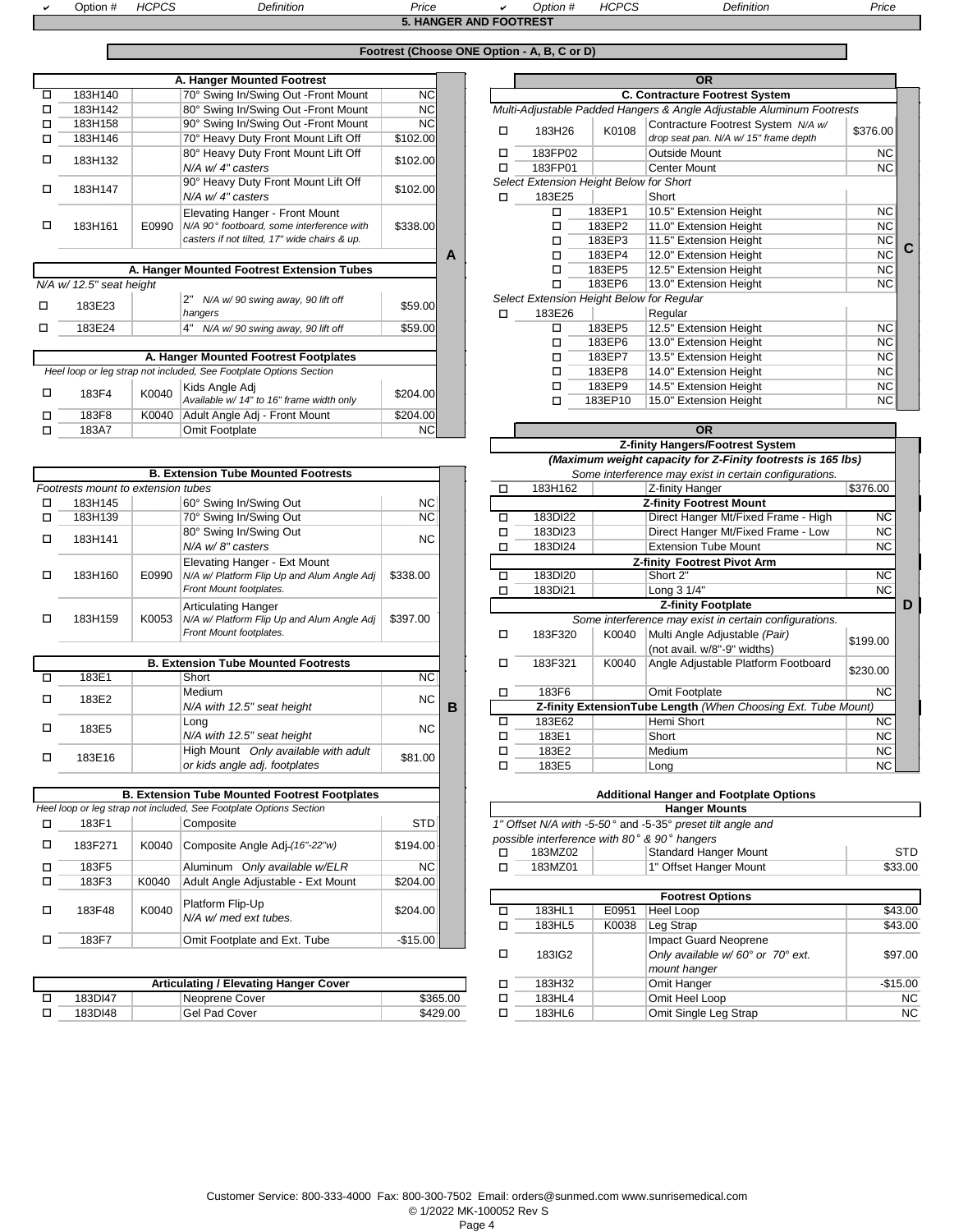|        | Option #                                    | <b>HCPCS</b> |                                                               | Definition                                                                             | Price     |                              | ✓      | Option #                                             | <b>HCPCS</b> | Definition                                                                  | Price                     |
|--------|---------------------------------------------|--------------|---------------------------------------------------------------|----------------------------------------------------------------------------------------|-----------|------------------------------|--------|------------------------------------------------------|--------------|-----------------------------------------------------------------------------|---------------------------|
|        |                                             |              |                                                               |                                                                                        |           |                              |        | <b>5. HANGER AND FOOTREST (CONT)</b>                 |              |                                                                             |                           |
|        |                                             |              | <b>JAY FOOT BOXES</b>                                         |                                                                                        |           |                              |        |                                                      |              | <b>JAY FOOT BOXES (cont)</b>                                                |                           |
|        |                                             |              |                                                               | Only available with Swing Away, Lift-off Hangers, Adult Angle Adj Footplates and ELR / |           |                              | $\Box$ | 183JX05                                              | E0954        | Standard Height - Pair                                                      | \$484.00                  |
|        |                                             |              |                                                               | ALR.Single Foot Box pairs N/A with 14"-15" frame widths. Full Foot Boxes N/A with Heel |           |                              | $\Box$ | 183JX06                                              | E0954        | Tall Height - Pair                                                          | \$484.00                  |
|        | Foot Box not available with 23"-24" widths. |              |                                                               | Loop or Leg Strap, Tall Height Full Footbox w/ 14"-15" frame width and ELR / ALR. Full |           |                              |        | <b>OR</b>                                            |              | <b>Full Foot Box</b>                                                        |                           |
|        |                                             |              |                                                               |                                                                                        |           |                              | □      | 183JX07                                              | E0954        | Full Foot box Std Height                                                    | \$376.00                  |
|        |                                             |              | <b>Single Foot Box</b>                                        |                                                                                        |           |                              | □      | 183JX08                                              | E0954        | Full Foot box Tall Height                                                   | \$376.00                  |
| □      | 183JX01                                     |              | E0954 Standard Height - Left                                  |                                                                                        |           | \$242.00                     | $\Box$ | 183JX09                                              | E0954        | Full Foot box w/ Divider Std Ht                                             | \$429.00                  |
| □      | 183JX02                                     | E0954        | Tall Height - Left                                            |                                                                                        |           | \$242.00                     | $\Box$ | 183JX10                                              | E0954        | Full Foot box w/ Divider Tall Ht                                            | \$429.00                  |
| $\Box$ | 183JX03                                     | E0954        | Standard Height - Right                                       |                                                                                        |           | \$242.00                     |        |                                                      |              |                                                                             |                           |
| □      | 183JX04                                     | E0954        | Tall Height - Right                                           |                                                                                        |           | \$242.00                     |        |                                                      |              |                                                                             |                           |
|        |                                             |              |                                                               |                                                                                        |           | <b>6. BACKREST / SEATING</b> |        |                                                      |              |                                                                             |                           |
|        |                                             |              | <b>Dynamic Backrest</b>                                       |                                                                                        |           |                              |        |                                                      |              | JAY J3 Back                                                                 |                           |
| $\Box$ |                                             |              | <b>Dynamic Backrest</b>                                       |                                                                                        |           |                              | $\Box$ | 183JB01                                              |              | JAY J3 Back                                                                 | See OF                    |
|        | 183BT101                                    | E2398        | N/A w/ Reclining Backrest or                                  |                                                                                        |           | \$1,605.00                   |        |                                                      |              | N/A w/ O2 Holder                                                            |                           |
|        |                                             |              | 21"-22" seat depths. N/A w/ Heavy D.                          |                                                                                        |           |                              |        |                                                      |              |                                                                             |                           |
|        |                                             |              | <b>Built 4 Me Options</b>                                     |                                                                                        |           |                              |        |                                                      |              |                                                                             |                           |
| 口      | 183VU18                                     |              | B4ME - Dynamic Back w/19" Depth                               |                                                                                        |           | \$590.00                     |        |                                                      |              |                                                                             |                           |
| $\Box$ | 183VU19                                     |              | B4ME - Dynamic Back w/20" Depth                               |                                                                                        |           | \$590.00                     |        |                                                      |              |                                                                             |                           |
|        |                                             |              |                                                               |                                                                                        |           |                              |        |                                                      |              |                                                                             |                           |
|        |                                             |              |                                                               |                                                                                        |           |                              |        | Backpost Style - (Choose ONE Option - A, B, C, or D) |              |                                                                             |                           |
|        |                                             |              | A. Stroller Handle Backpost (Fixed)                           |                                                                                        |           |                              |        |                                                      |              | <b>OR</b>                                                                   |                           |
| □      | 183BP9                                      |              | Low (18")                                                     |                                                                                        | <b>NC</b> |                              |        |                                                      |              | C. Reclining Backrest (0-40°)                                               |                           |
| $\Box$ | 183BP10                                     |              | Medium (21")                                                  |                                                                                        | NC        |                              |        |                                                      |              | Only available with 40 degree tilt range. N/A w/22" Deep Frame.             |                           |
| □      | 183BP11                                     |              | Tall (24")                                                    |                                                                                        | NC        | $\mathbf{A}$                 | □      | 183BT21                                              | E1225        | <b>Reclining Backrest</b>                                                   | \$950.00                  |
|        |                                             |              |                                                               | Removable Extension N/A w/21"-22"                                                      |           |                              |        |                                                      | $\Box$       | 183B5<br>Medium                                                             | <b>NC</b>                 |
| П      | 183BP13                                     |              | frame width, height adj back with adj                         |                                                                                        | \$92.00   |                              |        |                                                      |              | Tall<br>$\Box$ 183B9                                                        | NCC                       |
|        |                                             |              | stroller handles                                              |                                                                                        |           |                              |        |                                                      |              | Angle Adj stroller handles                                                  |                           |
|        |                                             |              |                                                               |                                                                                        |           |                              | $\Box$ | 183BP64                                              |              | Height adj range 19"-23"                                                    | \$161.00                  |
|        |                                             |              | <b>OR</b>                                                     |                                                                                        |           |                              |        |                                                      |              | $\Box$ 183PH8<br>Standard push handle                                       | <b>NC</b>                 |
|        |                                             |              |                                                               | B. Height Adjustable Back w/ Adj. Stroller Handles                                     |           |                              |        |                                                      |              | □ 183PH9<br>Long push handle                                                | <b>NC</b>                 |
|        | <b>Select desired Push Handle</b>           |              |                                                               |                                                                                        |           |                              |        |                                                      |              |                                                                             |                           |
| $\Box$ | 183PH8                                      |              | <b>Standard Push Handle</b>                                   |                                                                                        | NC        |                              |        |                                                      |              | OR                                                                          |                           |
|        |                                             |              |                                                               |                                                                                        |           |                              |        |                                                      |              |                                                                             |                           |
|        |                                             |              |                                                               |                                                                                        |           |                              |        |                                                      |              |                                                                             |                           |
| П      | 183PH9                                      |              | Long Push Handle Recommended in                               |                                                                                        | <b>NC</b> | B                            |        |                                                      |              | D. Mono Back System                                                         |                           |
|        |                                             |              | combo w/ vent & battery tray                                  |                                                                                        |           |                              |        |                                                      |              | Must select JAY J3 or JAY personalized Back when ordering Mono Back System. |                           |
|        | <b>AND</b> select desired Back Cane         |              |                                                               |                                                                                        |           |                              |        | <b>Select One</b>                                    |              |                                                                             |                           |
| □      | 183B200                                     |              | Standard 15"-21"                                              |                                                                                        | NC        |                              | $\Box$ | 183MO1                                               |              | Mono Back System                                                            | \$532.00                  |
| П      | 183B201                                     |              | Tall 18"-24"                                                  |                                                                                        | NC        |                              | □      | 183MO2                                               | E2398        | Mono Back System w/Dynamic                                                  | \$1,605.00 $\overline{D}$ |
|        |                                             |              |                                                               |                                                                                        |           |                              |        | <b>AND Select desired Push Handle</b>                |              | Backrest                                                                    |                           |
|        |                                             |              |                                                               |                                                                                        |           |                              |        |                                                      |              |                                                                             |                           |
|        |                                             |              |                                                               |                                                                                        |           |                              | $\Box$ | 183PH8                                               |              | <b>Standard Push Handle</b>                                                 | <b>NC</b>                 |
|        |                                             |              |                                                               |                                                                                        |           |                              | $\Box$ | 183PH9                                               |              | Long Push Handle                                                            | <b>NC</b>                 |
|        |                                             |              |                                                               |                                                                                        |           |                              |        |                                                      |              |                                                                             |                           |
|        | 匝                                           |              |                                                               |                                                                                        |           |                              |        |                                                      |              |                                                                             |                           |
|        |                                             |              |                                                               |                                                                                        |           |                              |        |                                                      |              | <b>J3 Back Shell</b><br>Dim "A"<br><b>Spine</b>                             |                           |
|        |                                             |              |                                                               |                                                                                        |           |                              |        |                                                      |              | <b>Heights</b>                                                              |                           |
|        |                                             |              |                                                               |                                                                                        |           |                              |        |                                                      |              | $16.5 - 19.5$<br>18.7<br>Medium<br>$21.0 - 24.0$<br>Tall<br>21.7            |                           |
|        |                                             |              |                                                               |                                                                                        |           |                              |        |                                                      |              |                                                                             |                           |
|        |                                             |              | BACKE<br>HEIGL                                                |                                                                                        |           | <b>BACKREST</b>              |        |                                                      |              |                                                                             |                           |
|        |                                             |              |                                                               |                                                                                        |           | <b>HEIGHT</b>                |        |                                                      |              | <b>Push Handle</b><br>Dim "B"<br>Used on                                    |                           |
|        |                                             |              |                                                               |                                                                                        |           |                              |        |                                                      |              | Pediatric<br>8.5<br>$14 - 18 W$                                             |                           |
|        |                                             |              |                                                               |                                                                                        |           |                              |        |                                                      |              | Ped Extended<br>12.2<br>Standard<br>7.3                                     |                           |
|        |                                             |              |                                                               |                                                                                        |           |                              |        |                                                      |              | 19 - 22 W<br>13.0<br><b>Std Extended</b>                                    |                           |
|        |                                             |              |                                                               |                                                                                        |           |                              |        |                                                      |              |                                                                             |                           |
|        |                                             |              | Reclining/Fixed Handle Ht. Diagram                            | Height Adj. Handle Height Diagram                                                      |           |                              |        |                                                      |              | Mono Height Adj. Handle Height Diagram                                      |                           |
|        |                                             |              | <b>Backrest Position (set up by Quickie)</b>                  |                                                                                        |           |                              |        |                                                      |              |                                                                             |                           |
|        |                                             |              |                                                               | See FIGURE 1.5. The location of the backrest surface in relation to the front of the   |           |                              |        |                                                      |              |                                                                             |                           |
|        |                                             |              |                                                               | backpost. The measurement is taken from the front surface of the backpost to the       |           |                              |        |                                                      |              | <b>Back Type</b>                                                            |                           |
|        |                                             |              | deepest area of the backrest in contact with the user's body. |                                                                                        |           |                              |        |                                                      |              | 3" forward (+3")<br>1                                                       |                           |
| □      | 183BQ01                                     |              | +3"                                                           |                                                                                        |           | <b>NC</b>                    |        |                                                      |              | 2<br>2" forward (+2")                                                       |                           |
| □      | 183BQ05                                     |              | $+2"$                                                         |                                                                                        |           | NC                           |        | Figure 1.5                                           |              | $1"$ forward $(+1")$<br>3                                                   |                           |
| □      |                                             |              | $+1"$                                                         |                                                                                        |           |                              |        |                                                      |              |                                                                             |                           |
| □      | 183BQ02                                     |              |                                                               |                                                                                        |           | <b>NC</b>                    |        |                                                      |              | Flush<br>4                                                                  |                           |
|        | 183BQ03                                     |              | Flush                                                         |                                                                                        |           | <b>NC</b>                    |        |                                                      |              | $1"$ rearward $(-1")$<br>5                                                  |                           |
| □<br>□ | 183BQ04                                     |              | $-1"$                                                         |                                                                                        |           | NC                           |        |                                                      |              | 2" rearward (-2")<br>6                                                      |                           |
|        | 183BQ06                                     |              | $-2"$                                                         |                                                                                        |           | NC                           | TÏ     |                                                      |              |                                                                             |                           |

Page 5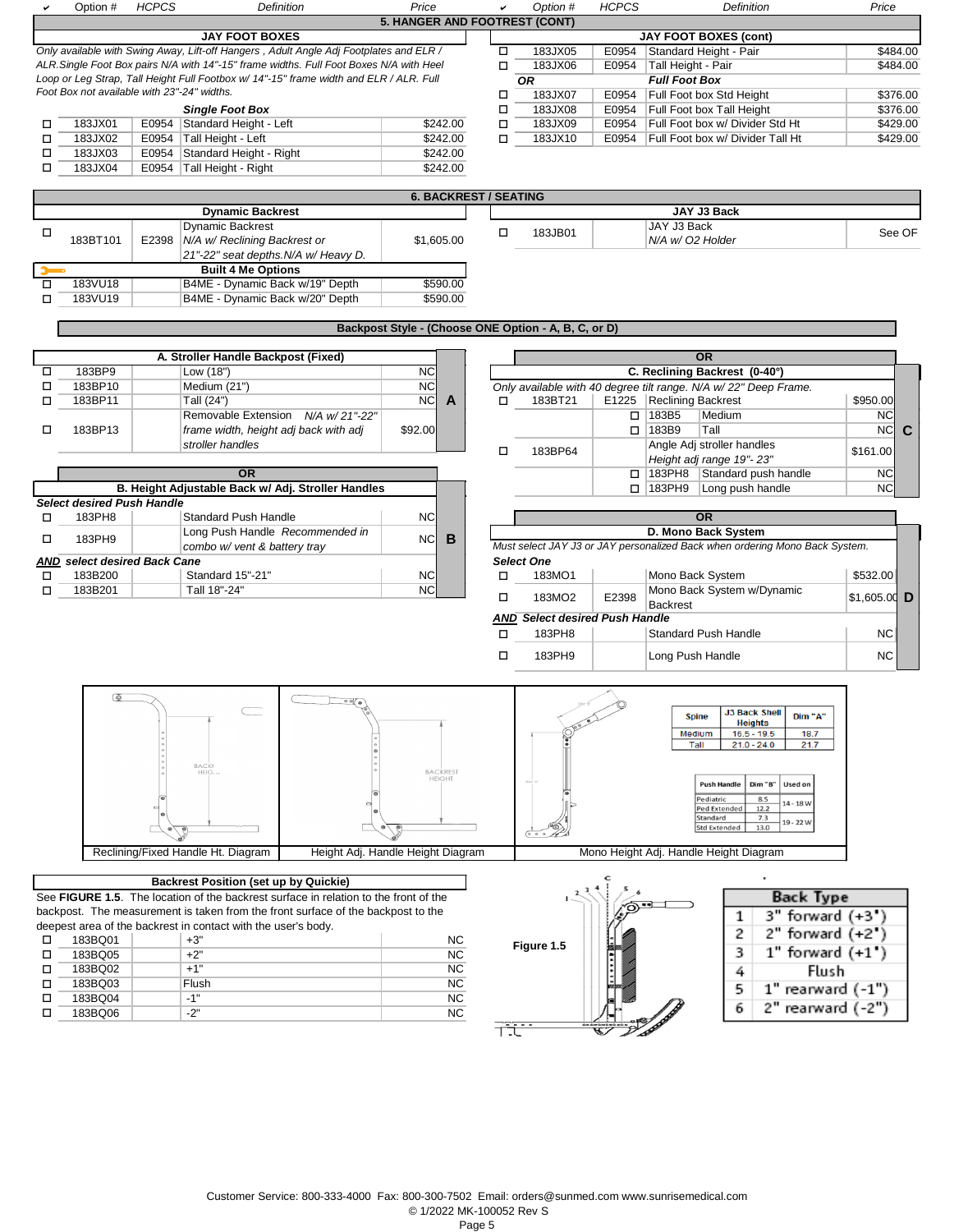| Option # | HCDCT<br>טט זעד | Definition | Price                               | <i><b>Option #</b></i> | <b>HCPCS</b><br>ت∨⊤ | Definition | Price |
|----------|-----------------|------------|-------------------------------------|------------------------|---------------------|------------|-------|
|          |                 |            | <b>6. BACKREST / SEATING (CONT)</b> |                        |                     |            |       |

|        |                                           |       |                                                                                                  | 0. DAOI\I\LOT / OLATINO (OONT     |        |                                                 |       |                                                   |          |
|--------|-------------------------------------------|-------|--------------------------------------------------------------------------------------------------|-----------------------------------|--------|-------------------------------------------------|-------|---------------------------------------------------|----------|
|        |                                           |       |                                                                                                  | <b>Mono Backrest Options ONLY</b> |        |                                                 |       |                                                   |          |
|        |                                           |       | N/A on HD, Vent/Battery Tray Base(LTV only), Reclining Backrest, Desk Length Armpads and Canopy. |                                   |        |                                                 |       |                                                   |          |
|        |                                           |       | JAY J3 Back for Mono Backrest System                                                             |                                   |        |                                                 |       | JAY J3 Back for Mono Backrest System Cont.        |          |
| $\Box$ | 183JB04                                   |       | JAY J3 Back Mono                                                                                 | See OF                            |        | <b>Select desired Headrest Mount (optional)</b> |       |                                                   |          |
| □      | 183JB05                                   |       | JAY J3 via JAY Your Way                                                                          | See OF                            | $\Box$ | 183MH10                                         | E1028 | Axys Mount & Bracket                              | \$236.00 |
|        | <b>JAY J3 Backrest Contour</b>            |       |                                                                                                  |                                   | п      | 183MH15                                         | E1028 | Cobra Flip Back Mount and Bracket                 | \$377.00 |
| □      | 183JP01                                   | E2613 | J3 PA Back (2.2" of Contour Depth)<br>14"-20" Wide                                               | \$575.00                          | $\Box$ | 183MH16                                         | E1028 | Onyx Mount and Bracket                            | \$215.00 |
| □      | 183JP02                                   | E2614 | J3 PA Back (2.2" of Contour Depth)                                                               | \$853.00                          | п      | 183MH17                                         |       | Omit                                              | NC       |
|        |                                           |       | 22" Wide                                                                                         |                                   |        | <b>Select desired Headrest Pad (optional)</b>   |       |                                                   |          |
| □      | 183JP03                                   | E2615 | J3 PL Back (3.0" of Contour Depth)                                                               | \$671.00                          | $\Box$ | 183HE65                                         | E0955 | Plush Head Support Pad 8"                         | \$173.00 |
|        |                                           |       | 14"-20" Wide                                                                                     |                                   | □      | 183HE66                                         | E0955 | Plush Head Support Pad 10"                        | \$173.00 |
| □      | 183JP04                                   | E2620 | J3 PDL Back (6.0" of Contour Depth)                                                              | \$805.00                          | □      | 183HE78                                         | E0955 | Plush Head Support Pad 14"                        | \$186.00 |
|        |                                           |       | 14"-20" Wide                                                                                     |                                   | □      | 183HE87                                         | E0955 | HeadsUp Lrg: 5.3" Lng Arms                        | \$333.00 |
| □      | 183JP05                                   | E2620 | J3 PDC Back (6.0" of Contour Depth)                                                              | \$805.00                          | □      | 183HE88                                         | E0955 | HeadsUp Med: 4.1" Sht Arms                        | \$333.00 |
|        |                                           |       | 14"-20" Wide                                                                                     |                                   | □      | 183HE89                                         | E0955 | HeadsUp Sml: 3.5" Sht Arms                        | \$333.00 |
|        | JAY J3 Backrest Height                    |       |                                                                                                  |                                   | □      | 183HE83                                         | E0955 | Adjust-A-Plush Standard                           | \$279.00 |
| □      | 183JR07                                   |       | UT Standard 16.5" shell height                                                                   | <b>NC</b>                         | $\Box$ | 183HE82                                         | E0955 | Adjust-A-Plush Narrow                             | \$279.00 |
|        |                                           |       |                                                                                                  |                                   |        | <b>Select desired Lateral (optional)</b>        |       |                                                   |          |
| □      | 183JR08                                   |       | UT Medium 18" shell height                                                                       | <b>NC</b>                         |        |                                                 |       | □ LAT 4X4 S/A MOUNTS includes 1" OFFSET - PR      | \$835.00 |
|        |                                           |       |                                                                                                  |                                   |        | 183ZV14                                         | E0956 | LATERAL 4X4 W/ 1" OFFSET - PAIR                   | \$269.00 |
| □      | 183JR09                                   |       | UT Tall 19.5" shell height                                                                       | <b>NC</b>                         |        | 183ZS07                                         |       | E1028   LATERAL SWING AWAY MOUNT - PAIR           | \$566.00 |
|        |                                           |       |                                                                                                  |                                   | $\Box$ |                                                 |       | LAT 4X5 S/A MOUNTS includes 1" OFFSET - PR        | \$835.00 |
| □      | 183JR10                                   |       | SH Standard 21" Shell Height                                                                     | <b>NC</b>                         |        | 183ZV15                                         | E0956 | LATERAL 4X5 W/ 1" OFFSET - PAIR                   | \$269.00 |
|        |                                           |       |                                                                                                  |                                   |        | 183ZS07                                         | E1028 | LATERAL SWING AWAY MOUNT - PAIR                   | \$566.00 |
| □      | 183JR11                                   |       | SH Medium 22.5"                                                                                  | <b>NC</b>                         |        |                                                 |       | LAT 4X6 S/A MOUNTS includes 1" OFFSET - PR        | \$835.00 |
|        |                                           |       |                                                                                                  |                                   |        | 183ZV16                                         | E0956 | LATERAL 4X6 W/ 1" OFFSET - PAIR                   | \$269.00 |
| □      | 183JR12                                   |       | SH Tall 24"                                                                                      | <b>NC</b>                         |        | 183ZS07                                         | E1028 | LATERAL SWING AWAY MOUNT - PAIR                   | \$566.00 |
|        |                                           |       |                                                                                                  |                                   | п.     |                                                 |       | LAT 6X4 S/A MOUNTS includes 1" OFFSET - PR        | \$835.00 |
|        | <b>JAY J3 Backrest Width</b>              |       |                                                                                                  |                                   |        | 183ZV17                                         | E0956 | LATERAL 6X4 W/ 1" OFFSET - PAIR                   | \$269.00 |
|        |                                           |       | Some interference with armrest may exist when ordering a Backrest                                |                                   |        | 183ZS07                                         | E1028 | LATERAL SWING AWAY MOUNT - PAIR                   | \$566.00 |
|        | with areater than 4" wider than the base. |       |                                                                                                  |                                   |        |                                                 |       | $\Box$ LAT 6X5 S/A MOUNTS includes 1" OFFSET - PR | \$835.00 |

|   |                              | <i>with greater than 4 wider than the base.</i> |         | LAI 0AJ JIA MUUNIJ        |       |
|---|------------------------------|-------------------------------------------------|---------|---------------------------|-------|
| □ | 183JQ06                      | 12" Backrest Width                              | NC.     | 183ZV18                   | E0956 |
| □ | 183JQ01                      | 14" Backrest Width                              | NC.     | 183ZS07                   | E1028 |
| □ | 183JQ02                      | 16" Backrest Width                              | NC.     | <b>LAT 6X6 S/A MOUNTS</b> |       |
| □ | 183JQ03                      | 18" Backrest Width                              | NC.     | 183ZV19                   | E0956 |
| □ | 183JQ04                      | 20" Backrest Width                              | NC.     | 183ZS07                   | E1028 |
|   | 183JQ05                      | 22" Backrest Width                              | NC.     |                           |       |
|   | <b>JAY J3 Backrest Color</b> |                                                 |         |                           |       |
| □ | 183GZ01                      | <b>Black</b>                                    | NC.     |                           |       |
| п | 183GZ02                      | Matching Frame-Standard Colors                  | NC.     |                           |       |
|   | 183GZ03                      | Matching Frame- Personalized Color              | \$54.00 |                           |       |
|   |                              |                                                 |         |                           |       |

|                       |                                                             |           | 183ZS07 |       | E1028   LATERAL SWING AWAY MOUNT - PAIR           | \$566.00 |
|-----------------------|-------------------------------------------------------------|-----------|---------|-------|---------------------------------------------------|----------|
| 183JR11               | SH Medium 22.5"                                             | NC.       |         |       | $\Box$ LAT 4X6 S/A MOUNTS includes 1" OFFSET - PR | \$835.00 |
|                       |                                                             |           | 183ZV16 | E0956 | LATERAL 4X6 W/ 1" OFFSET - PAIR                   | \$269.00 |
| 183JR12               | SH Tall 24"                                                 | NC.       | 183ZS07 | E1028 | LATERAL SWING AWAY MOUNT - PAIR                   | \$566.00 |
|                       |                                                             |           |         |       | $\Box$ LAT 6X4 S/A MOUNTS includes 1" OFFSET - PR | \$835.00 |
| <b>Backrest Width</b> |                                                             |           | 183ZV17 | E0956 | LATERAL 6X4 W/ 1" OFFSET - PAIR                   | \$269.00 |
|                       | nterference with armrest may exist when ordering a Backrest |           | 183ZS07 |       | E1028 LATERAL SWING AWAY MOUNT - PAIR             | \$566.00 |
|                       | eater than 4" wider than the base.                          |           |         |       | $\Box$ LAT 6X5 S/A MOUNTS includes 1" OFFSET - PR | \$835.00 |
| 183JQ06               | 12" Backrest Width                                          | NC.       | 183ZV18 |       | E0956 LATERAL 6X5 W/ 1" OFFSET - PAIR             | \$269.00 |
| 183JQ01               | 14" Backrest Width                                          | NC.       | 183ZS07 |       | E1028 LATERAL SWING AWAY MOUNT - PAIR             | \$566.00 |
| 183JQ02               | 16" Backrest Width                                          | NC.       |         |       | $\Box$ LAT 6X6 S/A MOUNTS includes 1" OFFSET - PR | \$835.00 |
| 183JQ03               | 18" Backrest Width                                          | NC.       | 183ZV19 | E0956 | LATERAL 6X6 W/ 1" OFFSET - PAIR                   | \$269.00 |
| 183JQ04               | 20" Backrest Width                                          | <b>NC</b> | 183ZS07 | E1028 | LATERAL SWING AWAY MOUNT - PAIR                   | \$566.00 |

#### **7. ARMREST / SIDE GUARDS**

|   |          |       | Armrest                                                                          |           |   |         | Armpad                                                                   |
|---|----------|-------|----------------------------------------------------------------------------------|-----------|---|---------|--------------------------------------------------------------------------|
|   |          |       | Heavy Duty Option only available w/ Dual Post Armrest. Power tilt opiton is only |           |   |         | Ergo armpad only available with Single post Height adj armrest. Pow      |
|   |          |       | available with Dual Post or Single Post Armrest styles.                          |           |   |         | only available with Desk and Full Length Classic style.                  |
|   | 183AA63  |       | E0973 Dual Post Height Adjustable                                                | \$289.00  |   |         | See matrix in Appendix for range & heights for single post               |
| □ | 183AA43  |       | Dual Post Flip Back                                                              | \$209.00  | ◻ | 183AM23 | Desk Length Classic                                                      |
| п | 183AA62  |       | Dual Post                                                                        | NC.       | п | 183AM21 | Desk Length Contour                                                      |
| □ | 183AA48  | E0973 | Dual Post Flip Back Height Adj                                                   | \$317.00  | ◻ | 183AM24 | <b>Full Length Classic</b>                                               |
| □ | 183AA11  | E0973 | Single Post Height Adjustable - Std                                              | \$306.00  | ◻ | 183AM22 | <b>Full Length Contour</b>                                               |
| п | 183AA29  | E0973 | Single Post Height Adjustable - Low                                              | \$306.00  | ◻ | 183AM9  | Foam Short<br>Option for Lenath                                          |
| П | 183AA7   | E0973 | Length Adjustable Locking Flip-Up                                                |           |   |         | Adj Locking Flip Up                                                      |
|   |          |       | N/A w/ Contour Armpad                                                            | \$296.00  |   | 183AM10 | <b>Option for Length</b><br>Foam Long                                    |
|   | 183AA1   | E0973 | Adjustable Locking Flip-Up                                                       | \$284.00  | ◻ |         | Adj Locking Flip Up                                                      |
|   |          |       | Height Adj. Cantilever Armrest                                                   |           |   | 183AM27 | Ergo armpad                                                              |
| П | 183AA154 | E0973 | Available with Mono Back only. N/A w/20".                                        | \$268.00  |   |         |                                                                          |
|   |          |       | 22" and 24" rear wheels.                                                         |           |   |         | <b>Side Guard</b>                                                        |
|   | 183AA14  |       | Omit Armrest                                                                     | <b>NC</b> |   |         | Only available w/ length adj locking flip-up and adj locking flip-up arn |

|         | Armrest Receiver (Single Post Height Adjustable Only) |  |
|---------|-------------------------------------------------------|--|
| 183AR17 | ∟OW                                                   |  |
| 183AR18 | Std                                                   |  |

### *Ergo armpad only available with Single post Height adj armrest. Power tilt opiton is only available with Desk and Full Length Classic style.*

| 183AA43 |       | Dual Post Flip Back                       | \$209.00  | α. | 183AM23 | Desk Length Classic             | <b>NC</b> |
|---------|-------|-------------------------------------------|-----------|----|---------|---------------------------------|-----------|
| 183AA62 |       | Dual Post                                 | <b>NC</b> | □  | 183AM21 | Desk Length Contour             | <b>NC</b> |
| 183AA48 |       | E0973 Dual Post Flip Back Height Adj      | \$317.00  | ◻  | 183AM24 | <b>Full Length Classic</b>      | <b>NC</b> |
| 183AA11 |       | E0973 Single Post Height Adjustable - Std | \$306.00  | ◻  | 183AM22 | <b>Full Length Contour</b>      | NC        |
| 183AA29 |       | E0973 Single Post Height Adjustable - Low | \$306.00  | □  | 183AM9  | Foam Short<br>Option for Length | <b>NC</b> |
| 183AA7  | E0973 | Length Adjustable Locking Flip-Up         | \$296.00  |    |         | Adj Locking Flip Up             |           |
|         |       | N/A w/ Contour Armpad                     |           | п  | 183AM10 | Foam Long<br>Option for Length  | <b>NC</b> |
| 183AA1  |       | E0973 Adjustable Locking Flip-Up          | \$284.00  |    |         | Adj Locking Flip Up             |           |
|         |       | Height Adj. Cantilever Armrest            |           |    | 183AM27 | Ergo armpad                     | <b>NC</b> |

|         | 22" and 24" rear wheels.                              |           |               |       | <b>Side Guard</b>                                                                        |          |
|---------|-------------------------------------------------------|-----------|---------------|-------|------------------------------------------------------------------------------------------|----------|
| 183AA14 | Omit Armrest                                          | <b>NC</b> |               |       | Only available w/ length adj locking flip-up and adj locking flip-up armrest styles. N/A |          |
|         |                                                       |           | w/ Mono Back. |       |                                                                                          |          |
|         | Armrest Receiver (Single Post Height Adjustable Only) |           | 183SG3        | K0108 | Plastic Regular                                                                          | \$156.00 |
| 183AR17 | LOW                                                   | <b>NC</b> | 183SG4        | K0108 | Plastic Kids                                                                             | \$156.00 |
| 183AR18 | Std                                                   | NC.       |               |       |                                                                                          |          |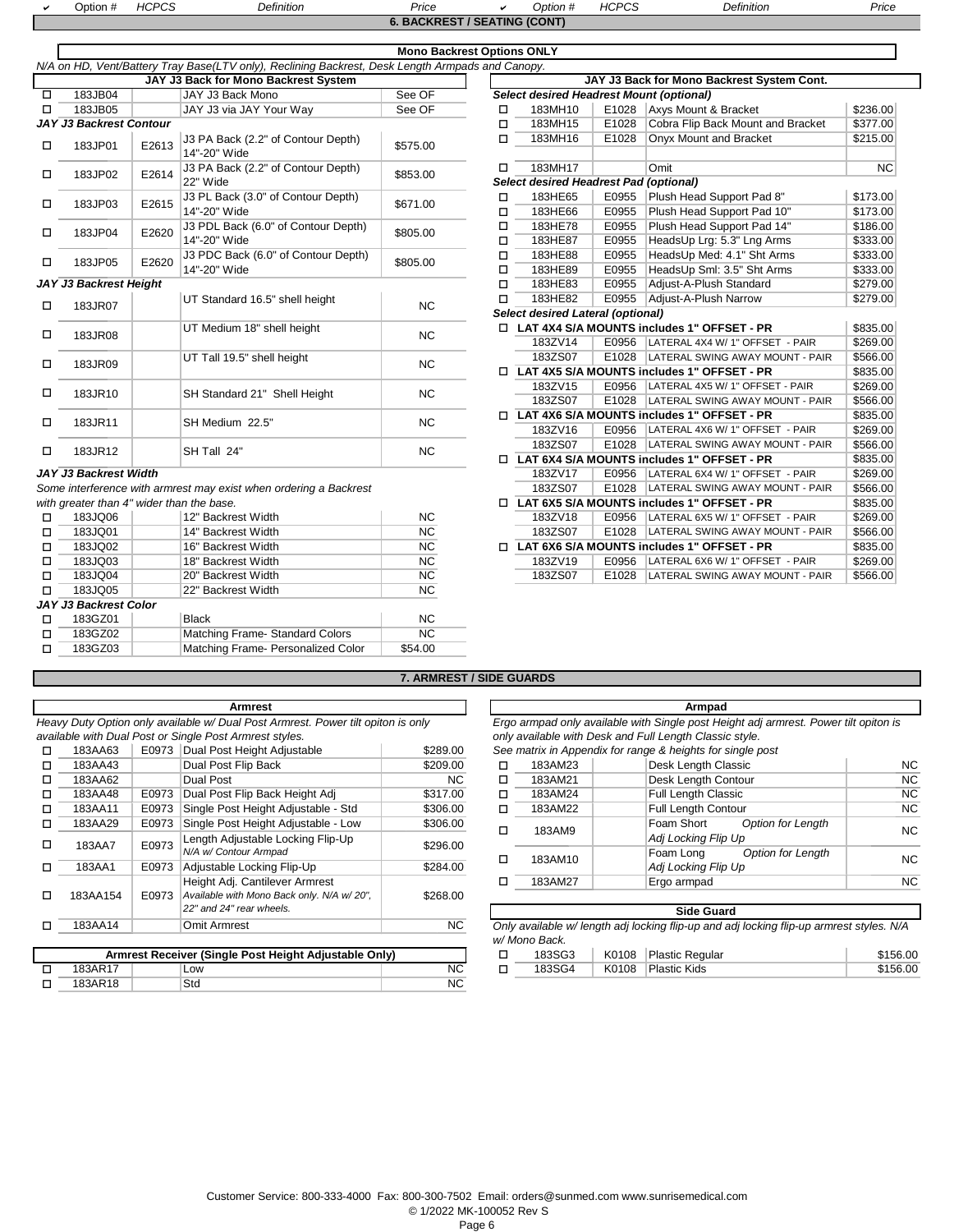|   | Option # | <b>HCPCS</b> | <b>Definition</b>                                                                   | Price                           | Option #            | <b>HCPCS</b>                          |            | <b>Definition</b>  |                    | Price        |
|---|----------|--------------|-------------------------------------------------------------------------------------|---------------------------------|---------------------|---------------------------------------|------------|--------------------|--------------------|--------------|
|   |          |              |                                                                                     | 7. ARMREST / SIDE GUARDS (CONT) |                     |                                       |            |                    |                    |              |
|   |          |              |                                                                                     |                                 |                     |                                       |            |                    |                    |              |
|   |          |              | <b>JAY Arm Troughs</b>                                                              |                                 |                     | <b>Armrest Matrix for Single Post</b> |            |                    |                    |              |
|   |          |              | N/A with Length Adj. Locking Flip Up and Adj Locking Flip Up armrests               |                                 |                     |                                       |            |                    | <b>Classic Pad</b> |              |
|   |          |              | and Single Post Height Adj Armrests. Full Length Classic Armpads will automatically |                                 | <b>Armrest Size</b> | <b>Transfer Tube Length D</b>         | Receiver   | H Range            |                    | Pad length L |
|   |          |              | be selected when chosing only one side Arm Trough.                                  |                                 |                     |                                       | Std        | 10-3/4" to 15-3/4" | <b>Desk</b>        | Full         |
| □ | 183JL01  |              | E2209 Arm Trough - 14" long - Left                                                  | \$220.00                        | Std                 | 8"                                    | Low        | 8-3/4" to 13-3/4"  |                    |              |
| □ | 183JL04  | E2209        | Arm Trough - 14" long - Right                                                       | \$220.00                        | Low                 | $5 - 1/4$ "                           | Std        | 9" to 13"          | $10 - 1/4"$        | 14"          |
| □ | 183JL05  | E2209        | Arm Trough - 14" long - Pair                                                        | \$440.00                        |                     |                                       | Low        | 7-1/4" to 11-1/4"  |                    |              |
| □ | 183JL02  | E2209        | Arm Trough - 18" long - Left                                                        | \$220.00                        |                     |                                       | Receiver   |                    | <b>Contour Pad</b> | Pad length L |
| □ | 183JL06  | E2209        | Arm Trough - 18" long - Right                                                       | \$220.00                        |                     |                                       |            | H Range            | <b>Desk</b>        | Full         |
| □ | 183JL07  | E2209        | Arm Trough - 18" long - Pair                                                        | \$440.00                        |                     |                                       | Std        | 10" to 15"         |                    |              |
| □ | 183JL03  | E2209        | Arm Trough - 22" long - Left                                                        | \$220.00                        |                     |                                       | Low        | 8-1/4" to 13-1/4"  | $10 - 1/2"$        | $14 - 1/4"$  |
| □ | 183JL08  | E2209        | Arm Trough - 22" long - Right                                                       | \$220.00                        |                     | Б                                     | Std        | 8-1/2" to 12-1/2"  |                    |              |
| п | 183JL09  | E2209        | Arm Trough - 22" long - Pair                                                        | \$440.00                        |                     |                                       | Low        | 6-3/4" to 10-3/4"  |                    |              |
|   |          |              | JAY Arm Trough - Hardware                                                           |                                 |                     |                                       | Receiver   |                    | Ergo Pad           |              |
| п | 183JN01  |              | Fixed (EA)                                                                          | <b>NC</b>                       |                     |                                       |            | H Range            |                    | Pad length L |
|   | 183JN03  |              | Fixed (Pair)                                                                        | <b>NC</b>                       |                     |                                       | Std        | 10-1/2" to 15-1/2" |                    |              |
|   | 183JN02  | E1028        |                                                                                     | \$268.00                        |                     | $ \cap$ $\longrightarrow$             | Low        | 8-3/4" to 13-3/4"  |                    | $11 - 3/4"$  |
| П |          |              | Swing Away - Rotational (EA)                                                        |                                 |                     |                                       | <b>Std</b> | 9" to 13"          |                    |              |
| □ | 183JN04  |              | E1028 Swing Away - Rotational (Pair)                                                | \$537.00                        |                     |                                       | Low        | 7-1/4" to 11-1/4"  |                    |              |

#### **8. KEY OPTIONS AND ACCESSORIES**

|   |         |       | <b>Anti Tips</b>                                                   |          |   |         |       | <b>JAY Anterior Tho</b> |
|---|---------|-------|--------------------------------------------------------------------|----------|---|---------|-------|-------------------------|
|   |         |       | Included with vent tray option. Not ordered as separate line item. |          |   |         |       | <b>Styk</b>             |
| □ | 183AT1  | E0971 | Anti Tips (Pair)                                                   | \$161.00 | □ | 183JY01 | E0960 | Classic Dynar           |
|   |         |       |                                                                    |          | □ | 183JY02 | E0960 | <b>Classic Struct</b>   |
|   |         |       | <b>Positioning Belt</b>                                            |          | ◘ | 183JY03 | E0960 | <b>Contour Dyna</b>     |
| □ | 183ZZ25 | E0978 | JAY 2PT Belt 2" Push Btn No Pad                                    | \$44.00  | □ | 183JY04 | E0960 | <b>Contour Strud</b>    |
| □ | 183ZZ26 | E0978 | JAY 2PT Belt 2" Push Btn 9.5" Pad                                  | \$93.00  | ◻ | 183JY05 | E0960 | Center Openi            |
| □ | 183ZZ27 | E0978 | JAY 2PT Belt 1.5" Push Btn No Pad                                  | \$44.00  |   |         |       | Size                    |
| □ | 183ZZ28 | E0978 | JAY 2PT Belt 1.5" Push Btn 7.5" Pad                                | \$93.00  | □ | 183JZ01 |       | Small                   |
| □ | 183A117 | E0978 | 2" Aircraft Buckle w/Clamps                                        | \$118.00 | □ | 183JZ02 |       | Medium                  |
| □ | 183A118 | E0978 | 2" Aircraft Buckle Pad w/Clamp                                     | \$128.00 | □ | 183JZ03 |       | Large                   |
| □ | 183A120 |       | Positioning Belt Clamps Only                                       | \$54.00  | п | 183JZ04 |       | X-Large                 |

|        |             | <b>Spoke Guards</b>                                                  |          |   |
|--------|-------------|----------------------------------------------------------------------|----------|---|
|        |             | N/A with 12" and 16" mag, 5 spoke Mag wheels or projection handrims. |          |   |
| 183A24 | K0065 Clear |                                                                      | \$123.00 |   |
| 183A23 | K0065       | Black                                                                | \$123.00 | ◻ |

|        |                                                                              |          |   | 1000 <del>00</del> | ∟∪∪ບ  | $\mu$ added from other $\lambda$ L |
|--------|------------------------------------------------------------------------------|----------|---|--------------------|-------|------------------------------------|
|        | <b>Wheelchair Tray Table</b>                                                 |          |   |                    |       |                                    |
|        | Only available if armrests are included. N/A with JAY Arm Troughs. Tray size |          |   |                    |       | <b>Miscellaneous Accessories</b>   |
|        | availability will vary based on armrest style, see configurator for details. |          |   | 183A1              |       | <b>Black Utility Backpack</b>      |
| 183A30 | E0950 Small (13"-14")                                                        | \$274.00 |   | 183A8              |       | Black Seat Pouch                   |
| 183A31 | E0950   Medium (15"-17")                                                     | \$274.00 |   | 183A54             | K0038 | Extra Leg Strap Black              |
| 183A32 | E0950   Large (18"-20")                                                      | \$274.00 | □ | 183A82             |       | Caddy Only available w/ extention  |
| 183A33 | E0950   X-Large (21"-22")                                                    | \$274.00 |   |                    |       | tube mounted footrests             |
|        |                                                                              |          |   |                    |       |                                    |

|   |                                            |       | <b>Vent Tray - Back Cane Mount</b>                                                             |          |
|---|--------------------------------------------|-------|------------------------------------------------------------------------------------------------|----------|
|   | Utility hook has weight a limit of 15 lbs. |       |                                                                                                |          |
| п | 183LF12                                    | E1029 | Dovetail Vertical Frame Mounted<br>Hardware for LTV Ventilators<br>includes 1 utility hook     | \$532.00 |
|   | 183LF13                                    | E1029 | Dovetail Vertical Frame Mounted<br>Hardware for Trilogy Ventilators<br>includes 1 utility hook | \$532.00 |

| <b>JAY Positioning</b> |  |                                       |                 |           |  |  |  |
|------------------------|--|---------------------------------------|-----------------|-----------|--|--|--|
| 183K1                  |  | E1020 JAY Lower Extremity S/A support |                 | \$424.00  |  |  |  |
|                        |  | □ Left □ Right Position               |                 |           |  |  |  |
| 183K2                  |  | Omit Hanger                           |                 | $-$10.00$ |  |  |  |
|                        |  | □ Left □ Right                        |                 |           |  |  |  |
| 183K7                  |  | Pad Size                              |                 | <b>NC</b> |  |  |  |
|                        |  | $\Box$ 6" x 8"                        | $\Box$ 8" x 10" |           |  |  |  |

|         |       | <b>Anti Tips</b>                                            |          | <b>JAY Anterior Thoracic Support</b> |              |       |                            |          |  |  |  |  |
|---------|-------|-------------------------------------------------------------|----------|--------------------------------------|--------------|-------|----------------------------|----------|--|--|--|--|
|         |       | d with vent tray option. Not ordered as separate line item. |          |                                      | <b>Style</b> |       |                            |          |  |  |  |  |
| 183AT1  | E0971 | Anti Tips (Pair)                                            | \$161.00 |                                      | 183JY01      | E0960 | Classic Dynamic            | \$163.00 |  |  |  |  |
|         |       |                                                             |          |                                      | 183JY02      | E0960 | <b>Classic Structure</b>   | \$163.00 |  |  |  |  |
|         |       | <b>Positioning Belt</b>                                     |          |                                      | 183JY03      | E0960 | Contour Dynamic            | \$163.00 |  |  |  |  |
| 183ZZ25 | E0978 | JAY 2PT Belt 2" Push Btn No Pad                             | \$44.00  | □                                    | 183JY04      | E0960 | <b>Contour Structure</b>   | \$163.00 |  |  |  |  |
| 183ZZ26 | E0978 | JAY 2PT Belt 2" Push Btn 9.5" Pad                           | \$93.00  | □                                    | 183JY05      | E0960 | Center Opening with Buckle | \$163.00 |  |  |  |  |
| 183ZZ27 | E0978 | JAY 2PT Belt 1.5" Push Btn No Pad                           | \$44.00  |                                      | Size         |       |                            |          |  |  |  |  |
| 183ZZ28 | E0978 | JAY 2PT Belt 1.5" Push Btn 7.5" Pad                         | \$93.00  | $\Box$                               | 183JZ01      |       | Small                      | NC.      |  |  |  |  |
| 183A117 | E0978 | 2" Aircraft Buckle w/Clamps                                 | \$118.00 | □                                    | 183JZ02      |       | <b>Medium</b>              | NC.      |  |  |  |  |
| 183A118 | E0978 | 2" Aircraft Buckle Pad w/Clamp                              | \$128.00 | □                                    | 183JZ03      |       | Large                      | NC.      |  |  |  |  |
| 183A120 |       | Positioning Belt Clamps Only                                | \$54.00  |                                      | 183JZ04      |       | X-Large                    | NC.      |  |  |  |  |

|        |             | <b>Spoke Guards</b>                                                  |          | <b>JAY Padded Trunk Strap</b> |  |                                   |          |  |  |
|--------|-------------|----------------------------------------------------------------------|----------|-------------------------------|--|-----------------------------------|----------|--|--|
|        |             | N/A with 12" and 16" mag, 5 spoke Mag wheels or projection handrims. |          | 183JA01                       |  | E0960 Padded Trunk Strap - Small  | \$152.00 |  |  |
| 183A24 | K0065 Clear |                                                                      | \$123.00 | 183JA02                       |  | E0960 Padded Trunk Strap - Medium | \$152.00 |  |  |
| 183A23 | K0065 Black |                                                                      | \$123.00 | 183JA03                       |  | E0960 Padded Trunk Strap - Large  | \$152.00 |  |  |
|        |             |                                                                      |          | 183JA04                       |  | E0960 Padded Trunk Strap - XL     | \$152.00 |  |  |

|                                                 |                                       | ailable if armrests are included. N/A with JAY Arm Troughs.Tray size |          | <b>Miscellaneous Accessories</b> |         |       |                                          |          |  |  |
|-------------------------------------------------|---------------------------------------|----------------------------------------------------------------------|----------|----------------------------------|---------|-------|------------------------------------------|----------|--|--|
|                                                 |                                       | ity will vary based on armrest style, see configurator for details.  |          |                                  | 183A1   |       | <b>Black Utility Backpack</b>            | \$81.00  |  |  |
| 183A30                                          | E0950                                 | Small (13"-14")                                                      | \$274.00 | □                                | 183A8   |       | <b>Black Seat Pouch</b>                  | \$54.00  |  |  |
| Medium (15"-17")<br>E0950<br>\$274.00<br>183A31 |                                       |                                                                      |          | □                                | 183A54  | K0038 | Extra Leg Strap Black                    | \$33.00  |  |  |
| \$274.00<br>183A32<br>E0950<br>Large (18"-20")  |                                       |                                                                      |          |                                  | 183A82  |       | Caddy Only available w/ extention        | \$54.00  |  |  |
| E0950   X-Large (21"-22")<br>\$274.00<br>183A33 |                                       |                                                                      |          | □                                |         |       | tube mounted footrests                   |          |  |  |
|                                                 |                                       |                                                                      |          |                                  |         |       | O2 Holder N/A w/ Height Adj Stroller     |          |  |  |
|                                                 |                                       | <b>Vent Tray - Back Cane Mount</b>                                   |          | □                                | 183A601 | E2208 | Handles. N/A w/ Reclining Backrest, Mono | \$172.00 |  |  |
| ook has weight a limit of 15 lbs.               |                                       |                                                                      |          |                                  |         |       | Back                                     |          |  |  |
| Dovetail Vertical Frame Mounted                 |                                       |                                                                      |          | □                                | 183A701 | K0105 | <b>IV Pole</b>                           | \$296.00 |  |  |
| 183LF12                                         | Hardware for LTV Ventilators<br>E1029 |                                                                      | \$532.00 |                                  |         |       | N/A w/ Mono Back                         |          |  |  |
|                                                 | includes 1 utility hook               |                                                                      |          |                                  | 183A999 |       | Quickie Water Bottle & Holder            | \$59.00  |  |  |

| Canopy (SunShade)                                                                  |
|------------------------------------------------------------------------------------|
| Need 2" back post clearance to mount canopy hardware. May require next height      |
| based on seating. Some interferance may occur with some height configurations. N/A |
| with Mono Back.                                                                    |

|       | $\mathsf{L}$ . $\mathsf{L}$ , $\mathsf{L}$ , $\mathsf{L}$ , $\mathsf{L}$ , $\mathsf{L}$ , $\mathsf{L}$ , $\mathsf{L}$ , $\mathsf{L}$ , $\mathsf{L}$ , $\mathsf{L}$ , $\mathsf{L}$ , $\mathsf{L}$ , $\mathsf{L}$ , $\mathsf{L}$ , $\mathsf{L}$ , $\mathsf{L}$ , $\mathsf{L}$ , $\mathsf{L}$ , $\mathsf{L}$ , |          |         |                                        |          |
|-------|-------------------------------------------------------------------------------------------------------------------------------------------------------------------------------------------------------------------------------------------------------------------------------------------------------------|----------|---------|----------------------------------------|----------|
|       | י Left □ Right Position                                                                                                                                                                                                                                                                                     |          | 1838A06 | K0108 Canopy (Sunshade) 10"-14" wide   | \$296.00 |
| 183K2 | Omit Hanger                                                                                                                                                                                                                                                                                                 | -\$10.00 | 1838A07 | K0108 Canopy (Sunshade) 15" - 20" wide | \$296.00 |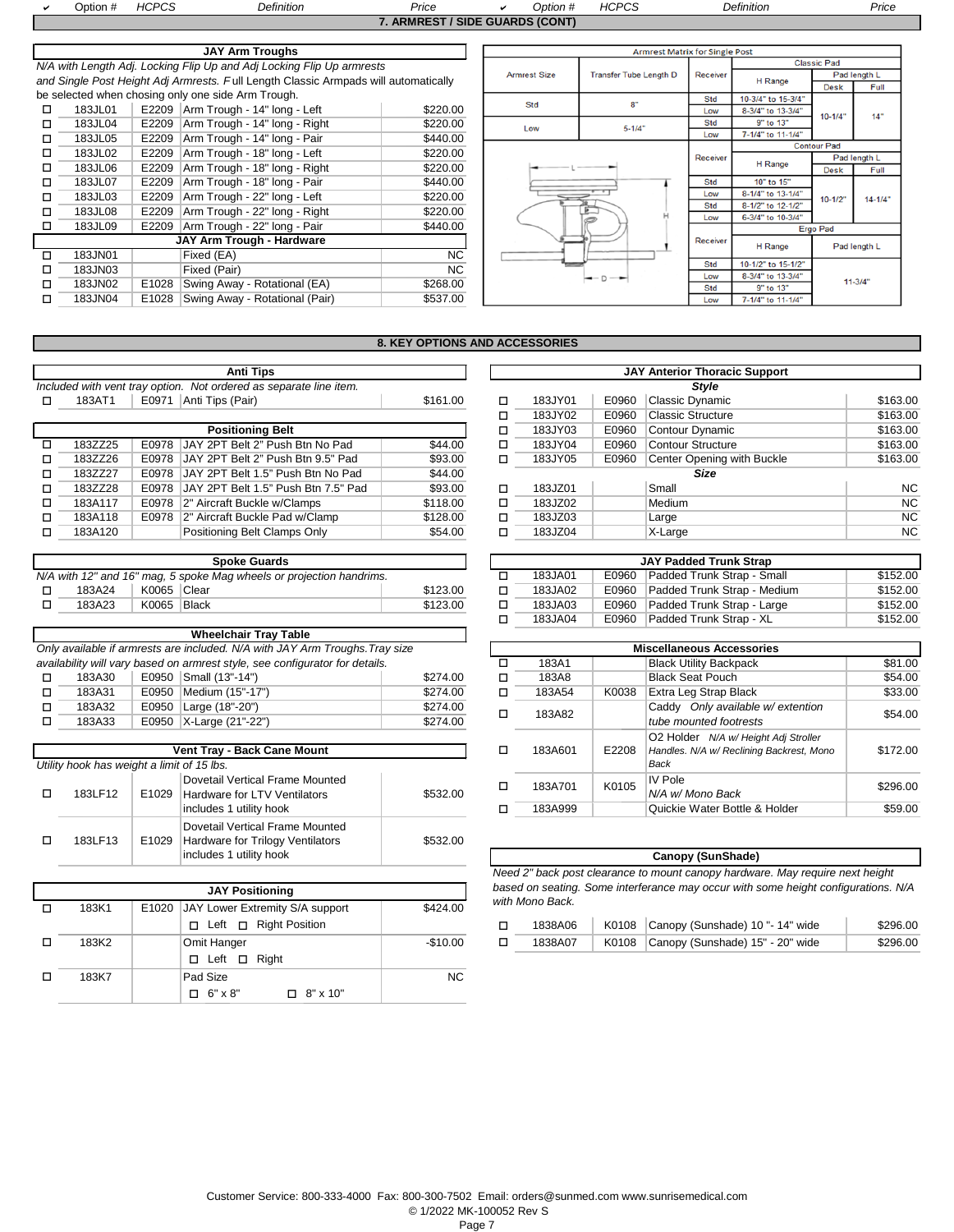| ⊃ption # | <i>AUDUE</i><br>ت∪∵<br>. | Definition | <sup>o</sup> rice |  | Option # | HCDCC<br>-ಀು<br>. I GE | Definition | Price |
|----------|--------------------------|------------|-------------------|--|----------|------------------------|------------|-------|
|          |                          |            |                   |  |          |                        |            |       |

| NEW! |         |                     |           | <b>Standard Frame Color</b> |         |                  |           |
|------|---------|---------------------|-----------|-----------------------------|---------|------------------|-----------|
| □    | 183C140 | Aztec Gold          | <b>NC</b> | ◻                           | 183C44  | Glossy White     | <b>NC</b> |
| □    | 183C2   | <b>Black</b>        | <b>NC</b> | □                           | 183C126 | Glow             | <b>NC</b> |
| □    | 183C141 | <b>Black Cherry</b> | <b>NC</b> | □                           | 183C144 | Green Apple      | NC.       |
| □    | 183C10  | <b>Black Opal</b>   | <b>NC</b> | □                           | 183C147 | Hot Sparkle Pink | <b>NC</b> |
| □    | 183C38  | <b>Blue Opal</b>    | <b>NC</b> | □                           | 183C148 | Mauve Pink       | <b>NC</b> |
| □    | 183C36  | Candy Blue          | <b>NC</b> | □                           | 183C103 | Rootbeer         | NC.       |
| □    | 183C14  | Candy Purple        | <b>NC</b> | □                           | 183C114 | Sparkle Silver   | <b>NC</b> |
| □    | 183C35  | Candy Red           | <b>NC</b> | □                           | 183C145 | Sunrise Orange   | <b>NC</b> |
| □    | 183C142 | Electric Blue       | <b>NC</b> | □                           | 183C113 | Titanium         | NC.       |
|      | 183C143 | Evergreen           | <b>NC</b> | □                           | 183C8   | Yellow           | <b>NC</b> |

**Matte Frame Color** 183C116 Matte Black NC

183C150 Matte Electric Blue NC

Matte Black Cherry

Matte Purple

|         |                     |           | <b>Standard Frame Color</b> |         |                  |           |   |         | <b>Personalized Frame Color</b>          |          |
|---------|---------------------|-----------|-----------------------------|---------|------------------|-----------|---|---------|------------------------------------------|----------|
| 183C140 | Aztec Gold          | <b>NC</b> |                             | 183C44  | Glossy White     | <b>NC</b> | ப | 183C112 | Desert Camouflage                        | \$424.00 |
| 183C2   | <b>Black</b>        | <b>NC</b> |                             | 183C126 | Glow             | <b>NC</b> | □ | 183C43  | Mossy Oak Camouflage                     | \$424.00 |
| 183C141 | <b>Black Cherry</b> | <b>NC</b> |                             | 183C144 | Green Apple      | <b>NC</b> | □ | 183C42  | <b>Stars &amp; Stripes</b>               | \$424.00 |
| 183C10  | <b>Black Opal</b>   | <b>NC</b> |                             | 183C147 | Hot Sparkle Pink | <b>NC</b> |   |         | Zebra (Choose above base color) Std with |          |
| 183C38  | <b>Blue Opal</b>    | <b>NC</b> |                             | 183C148 | Mauve Pink       | <b>NC</b> |   | 183C108 | White unless above base paint is chosen  | \$424.00 |
| 183C36  | Candy Blue          | <b>NC</b> |                             | 183C103 | Rootbeer         | <b>NC</b> |   |         | N/A w/ Black                             |          |
|         |                     |           |                             |         |                  |           |   |         |                                          |          |

#### **Additional Options Through Built for Me**

To inquire about any unique personalized Quickie products, contact: Phone: (800) 333-4000, Fax: (800) 333 9011



#### o **Commonly Requested Options Include:**

- □ 183C149 Matte Evergreen NC **V Frog Legs**
- o **Longer Wheel Lock Extensions**
	- **Reverse Configuration**
	- **Dual Mount Wheel Locks Attendant Foot Lock**
	- **10. APPENDIX**

#### **Lower Leg Length Matrix**

*Front seat height must be at least 2" taller than lower leg length on all swing in/out hangers. Front seat height must be at least 2" taller than maximum lower* 

o

 $\Box$ 

|                        | <b>Extension</b> |            | Seat Pan to Top of Footrest | <b>Min Allowable</b> |  |
|------------------------|------------------|------------|-----------------------------|----------------------|--|
| <b>Hanger</b>          |                  | <b>Min</b> | <b>Max</b>                  | <b>FSH</b>           |  |
|                        | No Ext           | 31/2       | 9                           | 11 1/2               |  |
| <b>70° Front Mount</b> | 2"               | 31/2       | 11 1/2                      | 13 1/2               |  |
|                        | 4"               | 31/2       | 13 1/2                      | 15 1/2               |  |
|                        | No Ext           | 31/2       | 91/2                        | 11 1/2               |  |
| 80° Front Mount        | 2 <sup>o</sup>   | 31/2       | 12                          | 14                   |  |
|                        | 4"               | 31/2       | 14                          | 16                   |  |
| 90° Front Mount        | No Ext           | 3          | 9                           | 11 1/2               |  |
| <b>ELR Front Mount</b> | No Ext           | 3          | 7                           | 10 1/2               |  |
|                        | Short            | 9          | 12 1/2                      | 12 1/2               |  |
| 60° Swing In/Out       | Med              | 9          | 14 1/2                      | 12 1/2               |  |
|                        | Long             | 11 1/2     | 16                          | 14 1/2               |  |
|                        | Short            | 10 1/2     | 15 1/2                      | 12 1/2               |  |
| 70° Swing In/Out       | Med              | 101/2      | 17 1/2                      | 13                   |  |
|                        | Long             | 13 1/2     | 19                          | 15                   |  |
|                        | Short            | 11         | 14 1/2                      | 13                   |  |
| 80° Swing In/Out       | Med              | 11         | 16 1/2                      | 13                   |  |
|                        | Long             | 13         | 18                          | 15                   |  |
|                        | Short            | 81/2       | 15                          | 10 1/2               |  |
| <b>ALR</b>             | Med              | 10         | 17                          | 12                   |  |
|                        | Long             | 12         | 19                          | 14                   |  |
|                        | Short            | 8          | 14 1/2                      | 10                   |  |
| <b>ELR Ext. Mount</b>  | Medium           | 91/2       | 16 1/2                      | 11 1/2               |  |
|                        | Long             | 11 1/2     | 18 1/2                      | 13 1/2               |  |



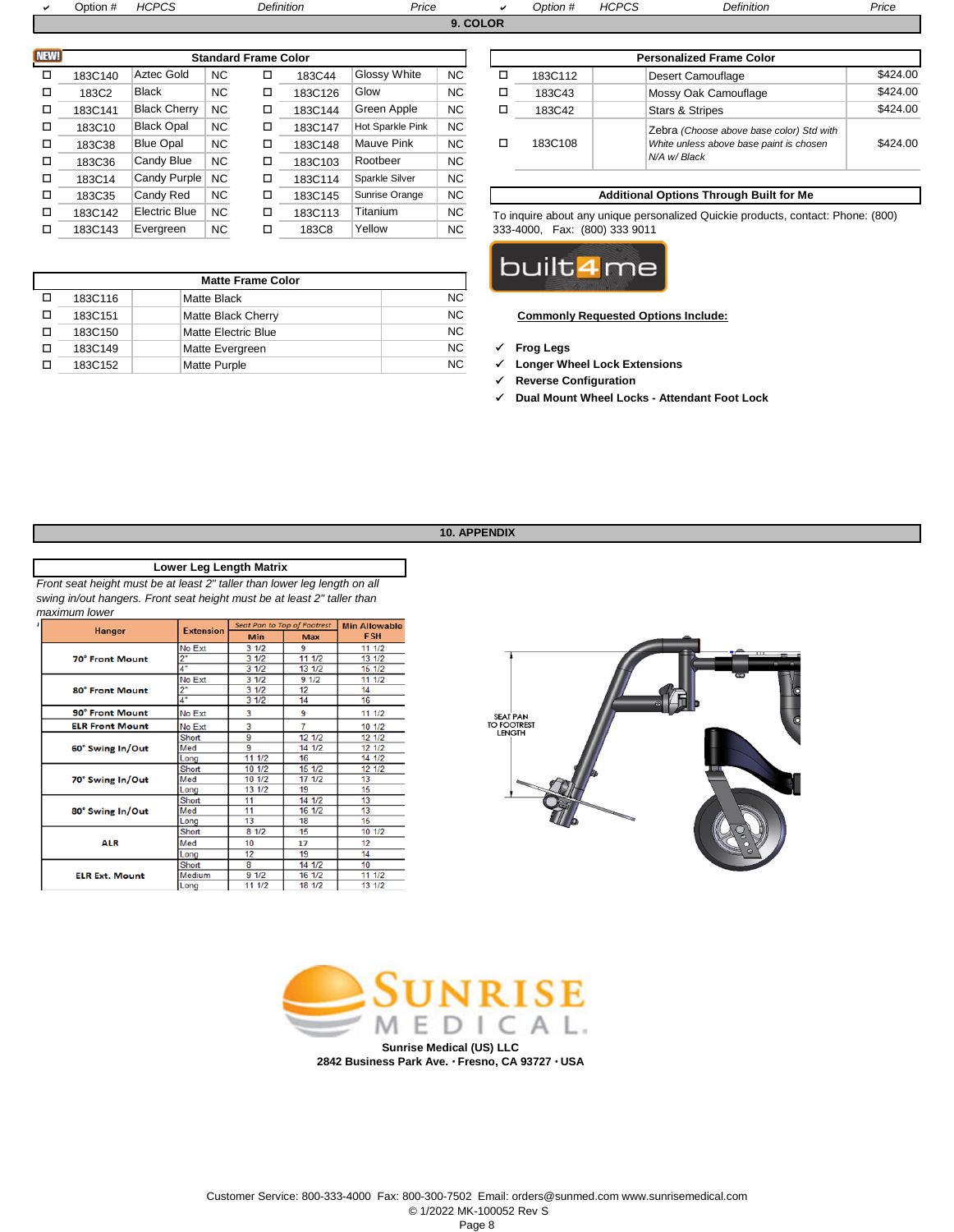□ J3LAT4X5SA E0956/E1028 SwingAway Lat with 4"x5" Pad (PR) \$836.00 □ □ J3LAT4X6SA E0956/E1028 SwingAway Lat with 4"x6" Pad (PR) \$836.00 □

J3LAT6X5SA E0956/E1028 SwingAway Lat with 6"x5" Pad (PR) \$836.00 J3LAT6X6SA E0956/E1028 SwingAway Lat with 6"x6" Pad (PR) \$836.00

# *JAY ® Signature Series Backrest and Accessories*

*Note: Not all sizes and configurations shown below, for full offering visit www.sunrisemedical.com When ordering mark the part number desired and it will be added to the order as a separate line item .*

| <b>JAY BACKREST</b>                             |                 |                                                                                                  |                              |                |                              |                                                                      |        |                              |                           |                                |            |                |                              |                |                                                                      |                      |
|-------------------------------------------------|-----------------|--------------------------------------------------------------------------------------------------|------------------------------|----------------|------------------------------|----------------------------------------------------------------------|--------|------------------------------|---------------------------|--------------------------------|------------|----------------|------------------------------|----------------|----------------------------------------------------------------------|----------------------|
| JAY J3 Posterior (PA) BACK - 2.2" Contour Depth |                 |                                                                                                  |                              |                |                              |                                                                      |        |                              |                           |                                |            |                |                              |                |                                                                      |                      |
|                                                 | Shell<br>Height |                                                                                                  |                              |                |                              |                                                                      |        | <b>Shell Width</b>           |                           |                                |            |                |                              |                |                                                                      |                      |
| Mid Thoracic (MT)                               | 12.0"           | J3PAMTSxxFS                                                                                      | $\square$ 12                 | \$623          | $\square$ 14                 | \$623                                                                |        | $\square$ 16                 | \$623                     | $\square$ 18                   |            | \$623          | $\square$ 20                 | \$623          |                                                                      |                      |
|                                                 | (S)             | J3PAMTSxxTH                                                                                      | $\square$ 12                 | \$623          | $\square$ 14                 | \$623                                                                |        | $\square$ 16                 | \$623                     | $\square$ 18                   |            | \$623          | $\square$ 20                 | \$623          |                                                                      |                      |
|                                                 | 16.5"           | J3PAUTSxxFS                                                                                      | $\square$ 12                 | \$623          | $\square$ 14                 | \$623                                                                | $\Box$ | 16                           | \$623                     | $\square$ 18                   |            | \$623          | $\square$ 20                 | \$623          |                                                                      |                      |
|                                                 | (S)             | J3PAUTSxxTH                                                                                      | $\square$ 12                 | \$623          | $\square$ 14                 | \$623                                                                |        | $\square$ 16                 | \$623                     | $\square$ 18                   |            | \$623          | $\square$ 20                 | \$623          | <b>FS Mounting Hardware</b>                                          |                      |
| <b>Upper Thoracic (UT)</b>                      | 18.0"           | J3PAUTMxxFS                                                                                      |                              |                | $\square$ 14                 | \$623                                                                |        | $\square$ 16                 | \$623                     | $\square$ 18                   |            | \$623          | $\square$ 20                 | \$623          |                                                                      |                      |
|                                                 | (M)             | J3PAUTMxxTH                                                                                      |                              |                | $\square$ 14                 | \$623                                                                |        | $\square$ 16                 | \$623                     | $\square$ 18                   |            | \$623          | $\square$ 20                 | \$623          |                                                                      |                      |
|                                                 | 19.5"           | J3PAUTTxxFS                                                                                      |                              |                | $\square$ 14                 | \$623                                                                |        | $\square$ 16                 | \$623                     | $\square$ 18                   |            | \$623          | $\square$ 20                 | \$623          |                                                                      |                      |
|                                                 | (T)             | J3PAUTTxxTH                                                                                      |                              |                | $\square$ 14                 | \$623                                                                |        | $\square$ 16                 | \$623                     | $\square$ 18                   |            | \$623          | $\square$ 20                 | \$623          |                                                                      |                      |
|                                                 | 21.0"           | J3PASHSxxFS                                                                                      |                              |                | $\square$ 14                 | \$623                                                                |        | $\square$ 16                 | \$623                     | $\Box$                         | 18         | \$623          | $\square$ 20                 | \$623          |                                                                      |                      |
|                                                 | (S)             | J3PASHSxxTH                                                                                      |                              |                | $\square$ 14                 | \$623                                                                | □      | 16                           | \$623                     | $\square$ 18                   |            | \$623          | $\square$ 20                 | \$623          |                                                                      |                      |
| Shoulder Height (SH)                            | 22.5"           | J3PASHMxxFS                                                                                      |                              |                |                              |                                                                      |        | $\square$ 16                 | \$623                     | $\square$ 18                   |            | \$623          | $\square$ 20                 | \$623          |                                                                      |                      |
|                                                 | (M)             | J3PASHMxxTH                                                                                      |                              |                |                              |                                                                      |        | $\square$ 16                 | \$623                     | $\square$ 18                   |            | \$623          | $\square$ 20                 | \$623          |                                                                      |                      |
|                                                 | 24.0"<br>(T)    | J3PASHTxxFS                                                                                      |                              |                |                              |                                                                      |        |                              |                           | $\square$ 18                   |            | \$623          | $\square$ 20                 | \$623          |                                                                      |                      |
|                                                 |                 | J3PASHTxxTH                                                                                      |                              |                |                              |                                                                      |        |                              |                           | $\square$ 18                   |            | \$623          | $\square$ 20                 | \$623          |                                                                      |                      |
|                                                 |                 | JAY J3 Posterior Lateral (PL) BACK - 3" Contour Depth                                            |                              |                |                              |                                                                      |        |                              |                           |                                |            |                |                              |                |                                                                      |                      |
| Mid Thoracic (MT)                               | 15.0"           | J3PLMTTxxFS                                                                                      | $\square$ 12                 | \$719          | $\square$ 14                 | \$719                                                                |        | $\square$ 16                 | \$719                     | $\square$ 18                   |            | \$719          | $\square$ 20                 | \$719          | <b>TH Mounting Hardware</b>                                          |                      |
|                                                 | (T)             | J3PLMTTxxTH                                                                                      | $\square$ 12                 | \$719          | $\square$ 14                 | \$719                                                                |        | $\square$ 16                 | \$719                     | $\square$ 18                   |            | \$719          | $\square$ 20                 | \$719          |                                                                      |                      |
|                                                 | 16.5"           | J3PLUTSxxFS                                                                                      | $\square$ 12                 | \$719          | $\square$ 14                 | \$719                                                                | $\Box$ | 16                           | \$719                     | $\square$ 18                   |            | \$719          | $\square$ 20                 | \$719          |                                                                      |                      |
|                                                 | (S)             | J3PLUTSxxTH                                                                                      | $\square$ 12                 | \$719          | $\square$ 14                 | \$719                                                                |        | $\square$ 16                 | \$719                     | $\square$ 18                   |            | \$719          | $\square$ 20                 | \$719          |                                                                      |                      |
| Upper Thoracic (UT)                             | 18.0"           | J3PLUTMxxFS                                                                                      |                              |                | $\square$ 14                 | \$719                                                                |        | $\square$ 16                 | \$719                     | $\square$ 18                   |            | \$719          | $\square$ 20                 | \$719          |                                                                      |                      |
|                                                 | (M)             | J3PLUTMxxTH                                                                                      |                              |                | $\square$ 14                 | \$719                                                                |        | $\square$ 16                 | \$719                     | $\square$ 18                   |            | \$719          | $\square$ 20                 | \$719          |                                                                      |                      |
|                                                 | 19.5"<br>(T)    | J3PLUTTxxFS                                                                                      |                              |                | $\square$ 14                 | \$719                                                                |        | $\square$ 16                 | \$719                     | $\square$ 18                   |            | \$719          | $\square$ 20                 | \$719          |                                                                      |                      |
|                                                 |                 | J3PLUTTxxTH                                                                                      |                              |                | $\square$ 14                 | \$719                                                                |        | $\square$ 16                 | \$719                     | $\square$ 18                   |            | \$719          | $\square$ 20                 | \$719          |                                                                      |                      |
|                                                 | 21.0"           | J3PLSHSxxFS                                                                                      |                              |                | $\square$ 14                 | \$719                                                                |        | $\square$ 16                 | \$719                     | $\overline{$ $\overline{)}$ 18 |            | \$719          | $\square$ 20                 | \$719          |                                                                      |                      |
|                                                 | (S)             | J3PLSHSxxTH                                                                                      |                              |                | $\square$ 14                 | \$719                                                                |        | $\square$ 16                 | \$719                     | $\square$ 18                   |            | \$719          | $\square$ 20                 | \$719          |                                                                      |                      |
| Shoulder Height (SH)                            | 22.5"<br>(M)    | J3PLSHMxxFS                                                                                      |                              |                |                              |                                                                      |        | $\square$ 16                 | \$719                     | $\square$ 18                   |            | \$719          | $\square$ 20                 | \$719          |                                                                      |                      |
|                                                 |                 | J3PLSHMxxTH<br>J3PLSHTxxFS                                                                       |                              |                |                              |                                                                      |        | $\square$ 16                 | \$719                     | $\square$ 18<br>$\square$ 18   |            | \$719<br>\$719 | $\square$ 20<br>$\square$ 20 | \$719<br>\$719 |                                                                      |                      |
|                                                 | 24.0"<br>(T)    | J3PLSHTxxTH                                                                                      |                              |                |                              |                                                                      |        |                              |                           | $\square$ 18                   |            | \$719          | $\square$ 20                 | \$719          |                                                                      |                      |
|                                                 |                 |                                                                                                  |                              |                |                              |                                                                      |        |                              |                           |                                |            |                |                              |                |                                                                      |                      |
|                                                 |                 | JAY J3 Posterior Deep (PD) BACK - 6" Contour Depth                                               |                              |                |                              |                                                                      |        |                              |                           |                                |            |                |                              |                |                                                                      |                      |
| Mid Thoracic (MT)                               | 15.0"<br>(T)    | J3PDMTTxxFS<br>J3PDMTTxxTH                                                                       | $\square$ 12<br>$\square$ 12 | \$854<br>\$854 | $\square$ 14<br>$\square$ 14 | \$854<br>\$854                                                       |        | $\square$ 16<br>$\square$ 16 | \$854<br>\$854            | $\square$ 18<br>$\square$ 18   |            | \$854<br>\$854 | $\square$ 20<br>$\square$ 20 | \$854<br>\$854 |                                                                      |                      |
|                                                 |                 |                                                                                                  |                              |                |                              |                                                                      |        |                              |                           |                                |            |                |                              |                |                                                                      |                      |
| Upper Thoracic (UT)                             | 18.0"           | J3PDUTMxxFS                                                                                      |                              |                | $\square$ 14                 | \$854                                                                |        | $\square$ 16                 | \$854                     | $\square$ 18                   |            | \$854          | $\square$ 20                 | \$854          |                                                                      |                      |
|                                                 | (M)             | J3PDUTMxxTH                                                                                      |                              |                | $\square$ 14                 | \$854                                                                |        | $\square$ 16                 | \$854                     | $\square$ 18                   |            | \$854          | $\square$ 20                 | \$854          |                                                                      |                      |
| Shoulder Height (SH)                            | 21.0"           | J3PDSHSxxFS                                                                                      |                              |                | $\square$ 14                 | \$854                                                                |        | $\square$ 16                 | \$854                     | $\square$ 18                   |            | \$854          | $\square$ 20                 | \$854          |                                                                      |                      |
|                                                 | (S)             | J3PDSHSxxTH                                                                                      |                              |                | $\Box$ 14                    | \$854                                                                |        | $\square$ 16                 | \$854                     | $\square$ 18                   |            | \$854          | $\Box$ 20                    | \$854          |                                                                      |                      |
|                                                 |                 |                                                                                                  |                              |                |                              | JAY J3 Back Whitmyer Headrest                                        |        |                              |                           |                                |            |                |                              |                |                                                                      |                      |
| AXYS Mount and Pad                              |                 |                                                                                                  |                              |                |                              |                                                                      |        |                              | <b>LINX Mount and Pad</b> |                                |            |                |                              |                |                                                                      |                      |
| J3HEDX8<br>□                                    |                 | E0955/E1028 AXYS Headrest with 8" Plush Pad                                                      |                              |                |                              | \$408.00                                                             |        | □                            |                           | J3HEDL8                        |            |                | E0955/E1028                  |                | LINX Headrest with 8" Plush Pad                                      | \$474.00             |
| J3HEDX10<br>□                                   |                 | E0955/E1028   AXYS Headrest with 10" Plush Pad                                                   |                              |                |                              | \$408.00                                                             |        | о                            |                           | J3HEDL10                       |            |                | E0955/E1028                  |                | LINX Headrest with 10" Plush Pad                                     | \$474.00             |
| J3HEDX14<br>□<br>J3HEDXAAPN                     |                 | E0955/E1028   AXYS Headrest with 14" Plush Pad<br>E0955/E1028   AXYS with Adj-a-Plush Narrow Pad |                              |                |                              | \$422.00<br>\$515.00                                                 |        | о<br>□                       | J3HEDLAAPN                | J3HEDL14                       |            |                | E0955/E1028<br>E0955/E1028   |                | LINX Headrest with 14" Plush Pad<br>LINX with Adj-a-Plush Narrow Pad | \$487.00<br>\$580.00 |
| □<br>J3HEDXAAPS<br>□                            |                 | E0955/E1028   AXYS with Adj-a-Plush Std Pad                                                      |                              |                |                              | \$515.00                                                             |        | □                            | J3HEDLAAPS                |                                |            |                | E0955/E1028                  |                | LINX with Adj-a-Plush Std Pad                                        | \$580.00             |
|                                                 |                 |                                                                                                  |                              |                |                              |                                                                      |        |                              |                           |                                |            |                |                              |                |                                                                      |                      |
| J3LAT4X4SA<br>$\Box$                            |                 | E0956/E1028 SwingAway Lat with 4"x4" Pad (PR)                                                    |                              |                |                              | JAY J3 Back Laterals Swing Away Laterals With Pad - Pair<br>\$836.00 |        | $\Box$                       |                           |                                | J3LAT6X4SA |                |                              |                | E0956/E1028 SwingAway Lat with 6"x4" Pad (PR)                        | \$836.00             |
|                                                 |                 |                                                                                                  |                              |                |                              |                                                                      |        |                              |                           |                                |            |                |                              |                |                                                                      |                      |